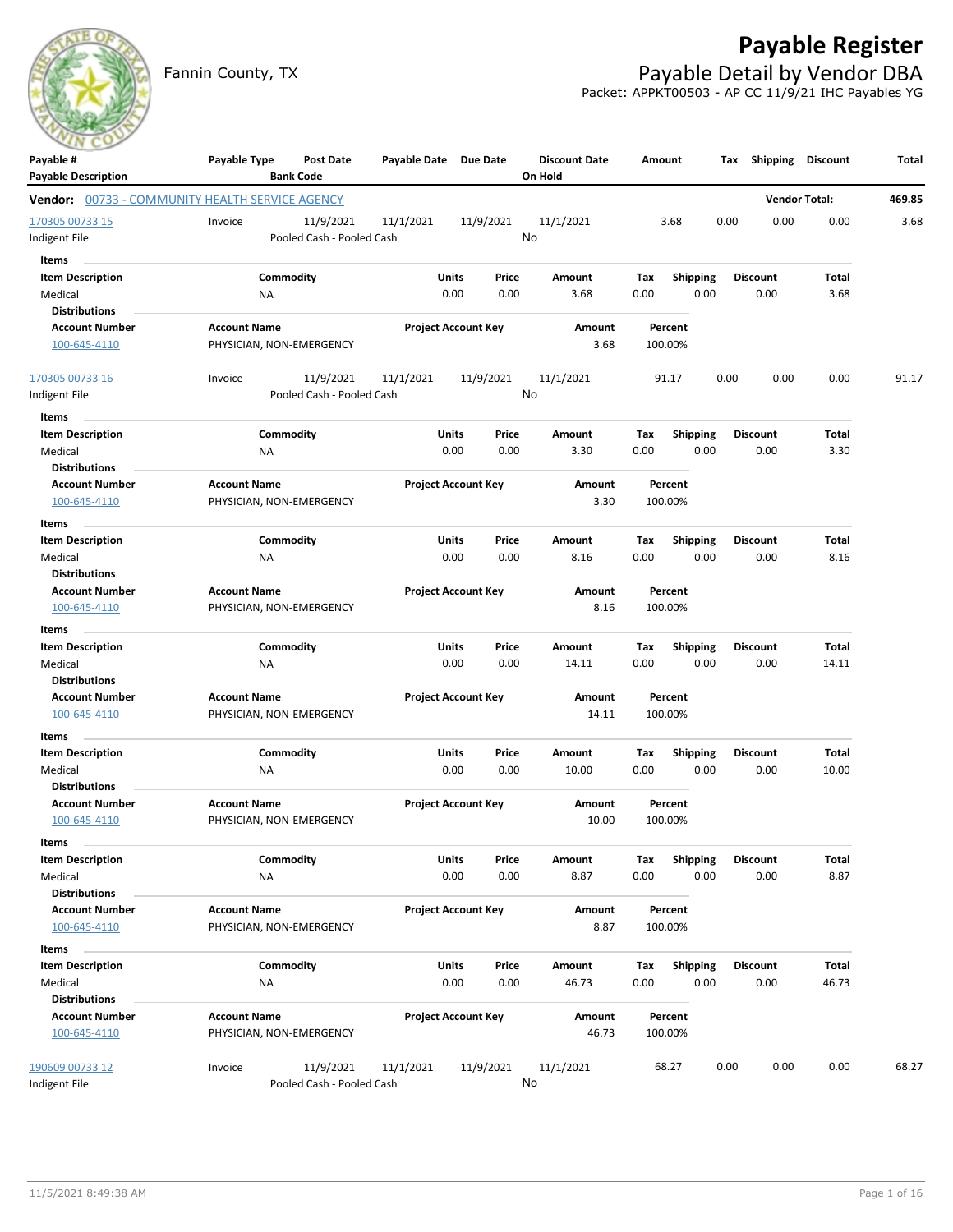|  | Payable Register |
|--|------------------|

| Payable #<br><b>Payable Description</b><br>Items              | Payable Type<br><b>Post Date</b><br><b>Bank Code</b> | Payable Date Due Date      |               | <b>Discount Date</b><br>On Hold | Amount                                 | Shipping<br>Tax         | Discount       | <b>Total</b> |
|---------------------------------------------------------------|------------------------------------------------------|----------------------------|---------------|---------------------------------|----------------------------------------|-------------------------|----------------|--------------|
| <b>Item Description</b><br>Medical                            | Commodity<br>ΝA                                      | Units<br>0.00              | Price<br>0.00 | Amount<br>33.27                 | Tax<br><b>Shipping</b><br>0.00<br>0.00 | <b>Discount</b><br>0.00 | Total<br>33.27 |              |
| <b>Distributions</b><br><b>Account Number</b><br>100-645-4110 | <b>Account Name</b><br>PHYSICIAN, NON-EMERGENCY      | <b>Project Account Key</b> |               | Amount<br>33.27                 | Percent<br>100.00%                     |                         |                |              |
| Items                                                         |                                                      |                            |               |                                 |                                        |                         |                |              |
| <b>Item Description</b>                                       | Commodity                                            | Units                      | Price         | Amount                          | Tax<br><b>Shipping</b>                 | <b>Discount</b>         | Total          |              |
| Medical                                                       | ΝA                                                   | 0.00                       | 0.00          | 35.00                           | 0.00<br>0.00                           | 0.00                    | 35.00          |              |
| <b>Distributions</b>                                          |                                                      |                            |               |                                 |                                        |                         |                |              |
| <b>Account Number</b>                                         | <b>Account Name</b>                                  | <b>Project Account Key</b> |               | Amount                          | Percent                                |                         |                |              |
| 100-645-4110                                                  | PHYSICIAN, NON-EMERGENCY                             |                            |               | 35.00                           | 100.00%                                |                         |                |              |
| 210426 00733 3<br>Indigent File                               | 9/30/2021<br>Invoice<br>Pooled Cash - Pooled Cash    | 11/1/2021                  | 11/9/2021     | 11/1/2021<br>No                 | 33.27                                  | 0.00<br>0.00            | 0.00           | 33.27        |
| Items                                                         |                                                      |                            |               |                                 |                                        |                         |                |              |
| <b>Item Description</b><br>Medical                            | Commodity<br>NA                                      | Units<br>0.00              | Price<br>0.00 | Amount<br>33.27                 | <b>Shipping</b><br>Tax<br>0.00<br>0.00 | <b>Discount</b><br>0.00 | Total<br>33.27 |              |
| <b>Distributions</b><br><b>Account Number</b>                 | <b>Account Name</b>                                  | <b>Project Account Key</b> |               | Amount                          | Percent                                |                         |                |              |
| 100-645-4110                                                  | PHYSICIAN, NON-EMERGENCY                             |                            |               | 33.27                           | 100.00%                                |                         |                |              |
| 210634 00733 8                                                | 9/30/2021<br>Invoice                                 | 11/1/2021                  | 11/9/2021     | 11/1/2021                       | 33.27                                  | 0.00<br>0.00            | 0.00           | 33.27        |
| Indigent File                                                 | Pooled Cash - Pooled Cash                            |                            |               | No                              |                                        |                         |                |              |
| Items                                                         |                                                      |                            |               |                                 |                                        |                         |                |              |
| <b>Item Description</b>                                       | Commodity                                            | Units                      | Price         | Amount                          | Tax<br><b>Shipping</b>                 | <b>Discount</b>         | Total          |              |
| Medical<br><b>Distributions</b>                               | ΝA                                                   | 0.00                       | 0.00          | 33.27                           | 0.00<br>0.00                           | 0.00                    | 33.27          |              |
| <b>Account Number</b><br>100-645-4110                         | <b>Account Name</b><br>PHYSICIAN, NON-EMERGENCY      | <b>Project Account Key</b> |               | Amount<br>33.27                 | Percent<br>100.00%                     |                         |                |              |
| 210635 00733 2<br>Indigent File                               | 9/30/2021<br>Invoice<br>Pooled Cash - Pooled Cash    | 11/1/2021                  | 11/9/2021     | 11/1/2021<br>No                 | 33.27                                  | 0.00<br>0.00            | 0.00           | 33.27        |
| Items                                                         |                                                      |                            |               |                                 |                                        |                         |                |              |
| <b>Item Description</b><br>Medical                            | Commodity<br>NA                                      | Units<br>0.00              | Price<br>0.00 | Amount<br>33.27                 | Tax<br><b>Shipping</b><br>0.00<br>0.00 | <b>Discount</b><br>0.00 | Total<br>33.27 |              |
| <b>Distributions</b><br><b>Account Number</b><br>100-645-4110 | <b>Account Name</b><br>PHYSICIAN, NON-EMERGENCY      | Project Account Key        |               | Amount<br>33.27                 | Percent<br>100.00%                     |                         |                |              |
| 210635 00733 3                                                | 11/9/2021<br>Invoice                                 | 11/1/2021                  | 11/9/2021     | 11/1/2021                       | 64.66                                  | 0.00<br>0.00            | 0.00           | 64.66        |
| Indigent File                                                 | Pooled Cash - Pooled Cash                            |                            |               | No                              |                                        |                         |                |              |
| Items                                                         |                                                      |                            |               |                                 |                                        |                         |                |              |
| <b>Item Description</b><br>Medical<br><b>Distributions</b>    | Commodity<br>ΝA                                      | Units<br>0.00              | Price<br>0.00 | Amount<br>46.73                 | <b>Shipping</b><br>Tax<br>0.00<br>0.00 | <b>Discount</b><br>0.00 | Total<br>46.73 |              |
| <b>Account Number</b>                                         | <b>Account Name</b>                                  | <b>Project Account Key</b> |               | Amount                          | Percent                                |                         |                |              |
| 100-645-4110                                                  | PHYSICIAN, NON-EMERGENCY                             |                            |               | 46.73                           | 100.00%                                |                         |                |              |
| Items                                                         | Commodity                                            |                            |               |                                 |                                        |                         | <b>Total</b>   |              |
| <b>Item Description</b><br>Medical                            | NA                                                   | Units<br>0.00              | Price<br>0.00 | Amount<br>17.93                 | <b>Shipping</b><br>Tax<br>0.00<br>0.00 | <b>Discount</b><br>0.00 | 17.93          |              |
| <b>Distributions</b>                                          |                                                      |                            |               |                                 |                                        |                         |                |              |
| <b>Account Number</b><br>100-645-4110                         | <b>Account Name</b><br>PHYSICIAN, NON-EMERGENCY      | <b>Project Account Key</b> |               | Amount<br>17.93                 | Percent<br>100.00%                     |                         |                |              |
| 210636 00733 7                                                | 9/30/2021<br>Invoice                                 | 11/1/2021                  | 11/9/2021     | 11/1/2021                       | 22.14                                  | 0.00<br>0.00            | 0.00           | 22.14        |
| Indigent File                                                 | Pooled Cash - Pooled Cash                            |                            |               | No                              |                                        |                         |                |              |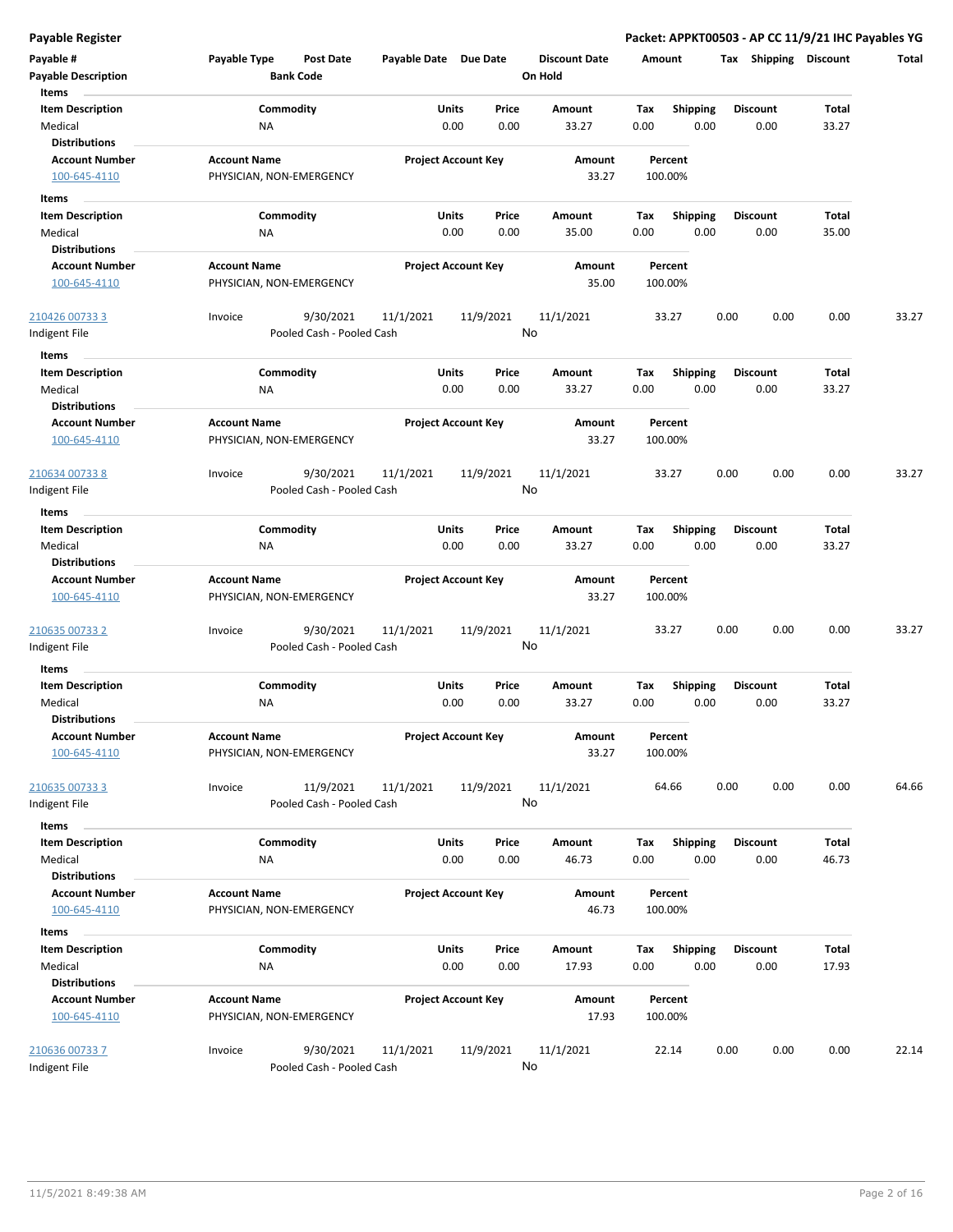| <b>Payable Register</b>                                    |                                                      |                            |                                  |                                        |                         | Packet: APPKT00503 - AP CC 11/9/21 IHC Payables YG |
|------------------------------------------------------------|------------------------------------------------------|----------------------------|----------------------------------|----------------------------------------|-------------------------|----------------------------------------------------|
| Payable #<br><b>Payable Description</b>                    | Payable Type<br><b>Post Date</b><br><b>Bank Code</b> | Payable Date Due Date      | <b>Discount Date</b><br>On Hold  | Amount                                 | Tax Shipping Discount   | Total                                              |
| Items<br><b>Item Description</b><br>Medical                | Commodity<br>NA                                      | Units<br>0.00              | Price<br>Amount<br>0.00<br>22.14 | Tax<br><b>Shipping</b><br>0.00<br>0.00 | <b>Discount</b><br>0.00 | Total<br>22.14                                     |
| <b>Distributions</b>                                       |                                                      |                            |                                  |                                        |                         |                                                    |
| <b>Account Number</b><br>100-645-4110                      | <b>Account Name</b><br>PHYSICIAN, NON-EMERGENCY      | <b>Project Account Key</b> | Amount<br>22.14                  | Percent<br>100.00%                     |                         |                                                    |
| 220901 00733 2<br>Indigent File                            | 9/30/2021<br>Invoice<br>Pooled Cash - Pooled Cash    | 11/1/2021<br>11/9/2021     | 11/1/2021<br>No                  | 22.09                                  | 0.00<br>0.00            | 0.00<br>22.09                                      |
| Items                                                      |                                                      |                            |                                  |                                        |                         |                                                    |
| <b>Item Description</b><br>Medical<br><b>Distributions</b> | Commodity<br>ΝA                                      | Units<br>0.00              | Price<br>Amount<br>0.00<br>13.22 | Tax<br><b>Shipping</b><br>0.00<br>0.00 | <b>Discount</b><br>0.00 | Total<br>13.22                                     |
| <b>Account Number</b><br>100-645-4110                      | <b>Account Name</b><br>PHYSICIAN, NON-EMERGENCY      | <b>Project Account Key</b> | Amount<br>13.22                  | Percent<br>100.00%                     |                         |                                                    |
| Items                                                      |                                                      |                            |                                  |                                        |                         |                                                    |
| <b>Item Description</b><br>Medical<br><b>Distributions</b> | Commodity<br>ΝA                                      | Units<br>0.00              | Price<br>Amount<br>0.00<br>8.87  | Tax<br><b>Shipping</b><br>0.00<br>0.00 | <b>Discount</b><br>0.00 | Total<br>8.87                                      |
| <b>Account Number</b><br>100-645-4110                      | <b>Account Name</b><br>PHYSICIAN, NON-EMERGENCY      | <b>Project Account Key</b> | Amount<br>8.87                   | Percent<br>100.00%                     |                         |                                                    |
| 220901 00733 3<br>Indigent File                            | 11/9/2021<br>Invoice<br>Pooled Cash - Pooled Cash    | 11/9/2021<br>11/1/2021     | 11/1/2021<br>No                  | 3.68                                   | 0.00<br>0.00            | 0.00<br>3.68                                       |
| Items                                                      |                                                      |                            |                                  |                                        |                         |                                                    |
| <b>Item Description</b><br>Medical<br><b>Distributions</b> | Commodity<br>NA                                      | Units<br>0.00              | Price<br>Amount<br>0.00<br>3.68  | Tax<br><b>Shipping</b><br>0.00<br>0.00 | <b>Discount</b><br>0.00 | Total<br>3.68                                      |
| <b>Account Number</b><br>100-645-4110                      | <b>Account Name</b><br>PHYSICIAN, NON-EMERGENCY      | <b>Project Account Key</b> | Amount<br>3.68                   | Percent<br>100.00%                     |                         |                                                    |
| 930026 00733 60<br>Indigent File                           | 11/9/2021<br>Invoice<br>Pooled Cash - Pooled Cash    | 11/1/2021<br>11/9/2021     | 11/1/2021<br>No                  | 21.23                                  | 0.00<br>0.00            | 0.00<br>21.23                                      |
| Items                                                      |                                                      |                            |                                  |                                        |                         |                                                    |
| <b>Item Description</b><br>Medical<br><b>Distributions</b> | Commodity<br>ΝA                                      | Units<br>0.00              | Price<br>Amount<br>0.00<br>3.30  | Tax<br><b>Shipping</b><br>0.00<br>0.00 | <b>Discount</b><br>0.00 | Total<br>3.30                                      |
| <b>Account Number</b><br>100-645-4110                      | <b>Account Name</b><br>PHYSICIAN, NON-EMERGENCY      | <b>Project Account Key</b> | Amount<br>3.30                   | Percent<br>100.00%                     |                         |                                                    |
| Items                                                      |                                                      |                            |                                  |                                        |                         |                                                    |
| <b>Item Description</b><br>Medical<br><b>Distributions</b> | Commodity<br>NA                                      | Units<br>0.00              | Price<br>Amount<br>0.00<br>17.93 | Tax<br>Shipping<br>0.00<br>0.00        | <b>Discount</b><br>0.00 | <b>Total</b><br>17.93                              |
| <b>Account Number</b><br>100-645-4110                      | <b>Account Name</b><br>PHYSICIAN, NON-EMERGENCY      | <b>Project Account Key</b> | Amount<br>17.93                  | Percent<br>100.00%                     |                         |                                                    |
| 930026 00733 61<br>Indigent File                           | 11/9/2021<br>Invoice<br>Pooled Cash - Pooled Cash    | 11/9/2021<br>11/1/2021     | 11/1/2021<br>No                  | 73.12                                  | 0.00<br>0.00            | 0.00<br>73.12                                      |
| Items                                                      |                                                      |                            |                                  |                                        |                         |                                                    |
| <b>Item Description</b><br>Medical<br><b>Distributions</b> | Commodity<br>NA                                      | <b>Units</b><br>0.00       | Price<br>Amount<br>0.00<br>33.27 | <b>Shipping</b><br>Tax<br>0.00<br>0.00 | <b>Discount</b><br>0.00 | Total<br>33.27                                     |
| <b>Account Number</b><br>100-645-4110                      | <b>Account Name</b><br>PHYSICIAN, NON-EMERGENCY      | <b>Project Account Key</b> | Amount<br>33.27                  | Percent<br>100.00%                     |                         |                                                    |
| Items                                                      |                                                      |                            |                                  |                                        |                         |                                                    |
| <b>Item Description</b><br>Medical<br><b>Distributions</b> | Commodity<br>ΝA                                      | Units<br>0.00              | Price<br>Amount<br>0.00<br>8.16  | <b>Shipping</b><br>Tax<br>0.00<br>0.00 | <b>Discount</b><br>0.00 | Total<br>8.16                                      |
| <b>Account Number</b><br>100-645-4110                      | <b>Account Name</b><br>PHYSICIAN, NON-EMERGENCY      | <b>Project Account Key</b> | Amount<br>8.16                   | Percent<br>100.00%                     |                         |                                                    |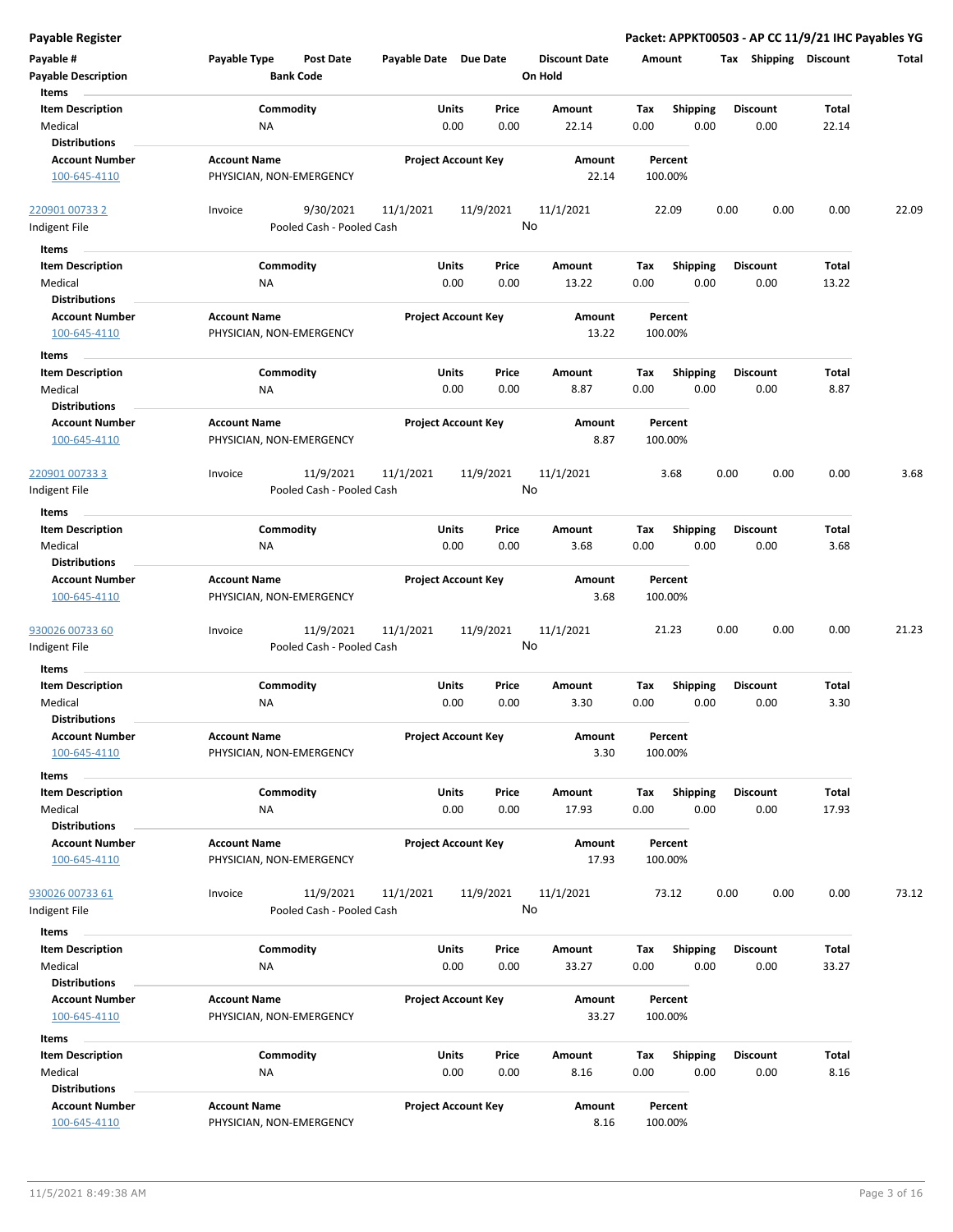| Payable #                             | Payable Type                                    | <b>Post Date</b>          | Payable Date Due Date |                            |       | <b>Discount Date</b> | Amount |                 | Tax  | <b>Shipping</b>      | <b>Discount</b> | <b>Total</b> |
|---------------------------------------|-------------------------------------------------|---------------------------|-----------------------|----------------------------|-------|----------------------|--------|-----------------|------|----------------------|-----------------|--------------|
| <b>Payable Description</b>            |                                                 | <b>Bank Code</b>          |                       |                            |       | On Hold              |        |                 |      |                      |                 |              |
| Items                                 |                                                 |                           |                       |                            |       |                      |        |                 |      |                      |                 |              |
| <b>Item Description</b>               |                                                 | Commodity                 |                       | Units                      | Price | Amount               | Tax    | Shipping        |      | <b>Discount</b>      | Total           |              |
| Medical                               | ΝA                                              |                           |                       | 0.00                       | 0.00  | 10.00                | 0.00   | 0.00            |      | 0.00                 | 10.00           |              |
| <b>Distributions</b>                  |                                                 |                           |                       |                            |       |                      |        | Percent         |      |                      |                 |              |
| <b>Account Number</b><br>100-645-4110 | <b>Account Name</b><br>PHYSICIAN, NON-EMERGENCY |                           |                       | <b>Project Account Key</b> |       | Amount<br>10.00      |        | 100.00%         |      |                      |                 |              |
|                                       |                                                 |                           |                       |                            |       |                      |        |                 |      |                      |                 |              |
| Items                                 |                                                 |                           |                       |                            |       |                      |        |                 |      |                      |                 |              |
| <b>Item Description</b>               | Commodity                                       |                           |                       | Units                      | Price | Amount               | Tax    | <b>Shipping</b> |      | <b>Discount</b>      | Total           |              |
| Medical<br><b>Distributions</b>       | <b>NA</b>                                       |                           |                       | 0.00                       | 0.00  | 7.58                 | 0.00   | 0.00            |      | 0.00                 | 7.58            |              |
| <b>Account Number</b>                 | <b>Account Name</b>                             |                           |                       | <b>Project Account Key</b> |       | Amount               |        | Percent         |      |                      |                 |              |
| 100-645-4110                          | PHYSICIAN, NON-EMERGENCY                        |                           |                       |                            |       | 7.58                 |        | 100.00%         |      |                      |                 |              |
|                                       |                                                 |                           |                       |                            |       |                      |        |                 |      |                      |                 |              |
| Items<br><b>Item Description</b>      | Commodity                                       |                           |                       | <b>Units</b>               | Price | Amount               | Tax    | Shipping        |      | <b>Discount</b>      | Total           |              |
| Medical                               | NA                                              |                           |                       | 0.00                       | 0.00  | 14.11                | 0.00   | 0.00            |      | 0.00                 | 14.11           |              |
| <b>Distributions</b>                  |                                                 |                           |                       |                            |       |                      |        |                 |      |                      |                 |              |
| <b>Account Number</b>                 | <b>Account Name</b>                             |                           |                       | <b>Project Account Key</b> |       | Amount               |        | Percent         |      |                      |                 |              |
| 100-645-4110                          | PHYSICIAN, NON-EMERGENCY                        |                           |                       |                            |       | 14.11                |        | 100.00%         |      |                      |                 |              |
| Vendor: 01223 - CONCORD RADIOLOGY     |                                                 |                           |                       |                            |       |                      |        |                 |      | <b>Vendor Total:</b> |                 | 188.72       |
| 210427 01223 1                        | Invoice                                         | 9/30/2021                 | 11/1/2021             | 11/9/2021                  |       | 11/1/2021            |        | 30.74           | 0.00 | 0.00                 | 0.00            | 30.74        |
| ndigent File                          |                                                 | Pooled Cash - Pooled Cash |                       |                            |       | No                   |        |                 |      |                      |                 |              |
| Items                                 |                                                 |                           |                       |                            |       |                      |        |                 |      |                      |                 |              |
| <b>Item Description</b>               | Commodity                                       |                           |                       | <b>Units</b>               | Price | Amount               | Tax    | <b>Shipping</b> |      | <b>Discount</b>      | Total           |              |
| Medical                               | NA                                              |                           |                       | 0.00                       | 0.00  | 30.74                | 0.00   | 0.00            |      | 0.00                 | 30.74           |              |
| <b>Distributions</b>                  |                                                 |                           |                       |                            |       |                      |        |                 |      |                      |                 |              |
| <b>Account Number</b>                 | <b>Account Name</b>                             |                           |                       | <b>Project Account Key</b> |       | Amount               |        | Percent         |      |                      |                 |              |
| 100-645-4150                          | LABORATORY/X-RAY                                |                           |                       |                            |       | 30.74                |        | 100.00%         |      |                      |                 |              |
| 210427 01223 2                        | Invoice                                         | 9/30/2021                 | 11/1/2021             | 11/9/2021                  |       | 11/1/2021            |        | 6.95            | 0.00 | 0.00                 | 0.00            | 6.95         |
| Indigent File                         |                                                 | Pooled Cash - Pooled Cash |                       |                            |       | No                   |        |                 |      |                      |                 |              |
| Items                                 |                                                 |                           |                       |                            |       |                      |        |                 |      |                      |                 |              |
| <b>Item Description</b>               | Commodity                                       |                           |                       | Units                      | Price | Amount               | Tax    | <b>Shipping</b> |      | <b>Discount</b>      | Total           |              |
| Medical                               | <b>NA</b>                                       |                           |                       | 0.00                       | 0.00  | 6.95                 | 0.00   | 0.00            |      | 0.00                 | 6.95            |              |
| <b>Distributions</b>                  |                                                 |                           |                       |                            |       |                      |        |                 |      |                      |                 |              |
| <b>Account Number</b>                 | <b>Account Name</b>                             |                           |                       | <b>Project Account Key</b> |       | Amount               |        | Percent         |      |                      |                 |              |
| 100-645-4150                          | LABORATORY/X-RAY                                |                           |                       |                            |       | 6.95                 |        | 100.00%         |      |                      |                 |              |
| 210634 01223 1                        | Invoice                                         | 9/30/2021                 | 11/1/2021             | 11/9/2021                  |       | 11/1/2021            |        | 8.29            | 0.00 | 0.00                 | 0.00            | 8.29         |
| Indigent File                         |                                                 | Pooled Cash - Pooled Cash |                       |                            |       | No                   |        |                 |      |                      |                 |              |
| Items                                 |                                                 |                           |                       |                            |       |                      |        |                 |      |                      |                 |              |
| <b>Item Description</b>               | Commodity                                       |                           |                       | Units                      | Price | Amount               | Tax    | <b>Shipping</b> |      | <b>Discount</b>      | Total           |              |
| Medical                               | ΝA                                              |                           |                       | 0.00                       | 0.00  | 8.29                 | 0.00   | 0.00            |      | 0.00                 | 8.29            |              |
| <b>Distributions</b>                  |                                                 |                           |                       |                            |       |                      |        |                 |      |                      |                 |              |
| <b>Account Number</b>                 | <b>Account Name</b>                             |                           |                       | <b>Project Account Key</b> |       | Amount               |        | Percent         |      |                      |                 |              |
| 100-645-4150                          | LABORATORY/X-RAY                                |                           |                       |                            |       | 8.29                 |        | 100.00%         |      |                      |                 |              |
| 220901 01223 1                        | Invoice                                         | 9/30/2021                 | 11/1/2021             | 11/9/2021                  |       | 11/1/2021            |        | 66.29           | 0.00 | 0.00                 | 0.00            | 66.29        |
| Indigent File                         |                                                 | Pooled Cash - Pooled Cash |                       |                            |       | No                   |        |                 |      |                      |                 |              |
| Items                                 |                                                 |                           |                       |                            |       |                      |        |                 |      |                      |                 |              |
| <b>Item Description</b>               | Commodity                                       |                           |                       | <b>Units</b>               | Price | Amount               | Tax    | <b>Shipping</b> |      | <b>Discount</b>      | Total           |              |
| Medical                               | ΝA                                              |                           |                       | 0.00                       | 0.00  | 66.29                | 0.00   | 0.00            |      | 0.00                 | 66.29           |              |
| <b>Distributions</b>                  |                                                 |                           |                       |                            |       |                      |        |                 |      |                      |                 |              |
| <b>Account Number</b>                 | <b>Account Name</b>                             |                           |                       | <b>Project Account Key</b> |       | Amount               |        | Percent         |      |                      |                 |              |
| 100-645-4150                          | LABORATORY/X-RAY                                |                           |                       |                            |       | 66.29                |        | 100.00%         |      |                      |                 |              |
| SO41406 01223 1                       | Invoice                                         | 9/30/2021                 | 11/1/2021             | 11/9/2021                  |       | 11/1/2021            |        | 76.45           | 0.00 | 0.00                 | 0.00            | 76.45        |
| Indigent File                         |                                                 | Pooled Cash - Pooled Cash |                       |                            |       | No                   |        |                 |      |                      |                 |              |
|                                       |                                                 |                           |                       |                            |       |                      |        |                 |      |                      |                 |              |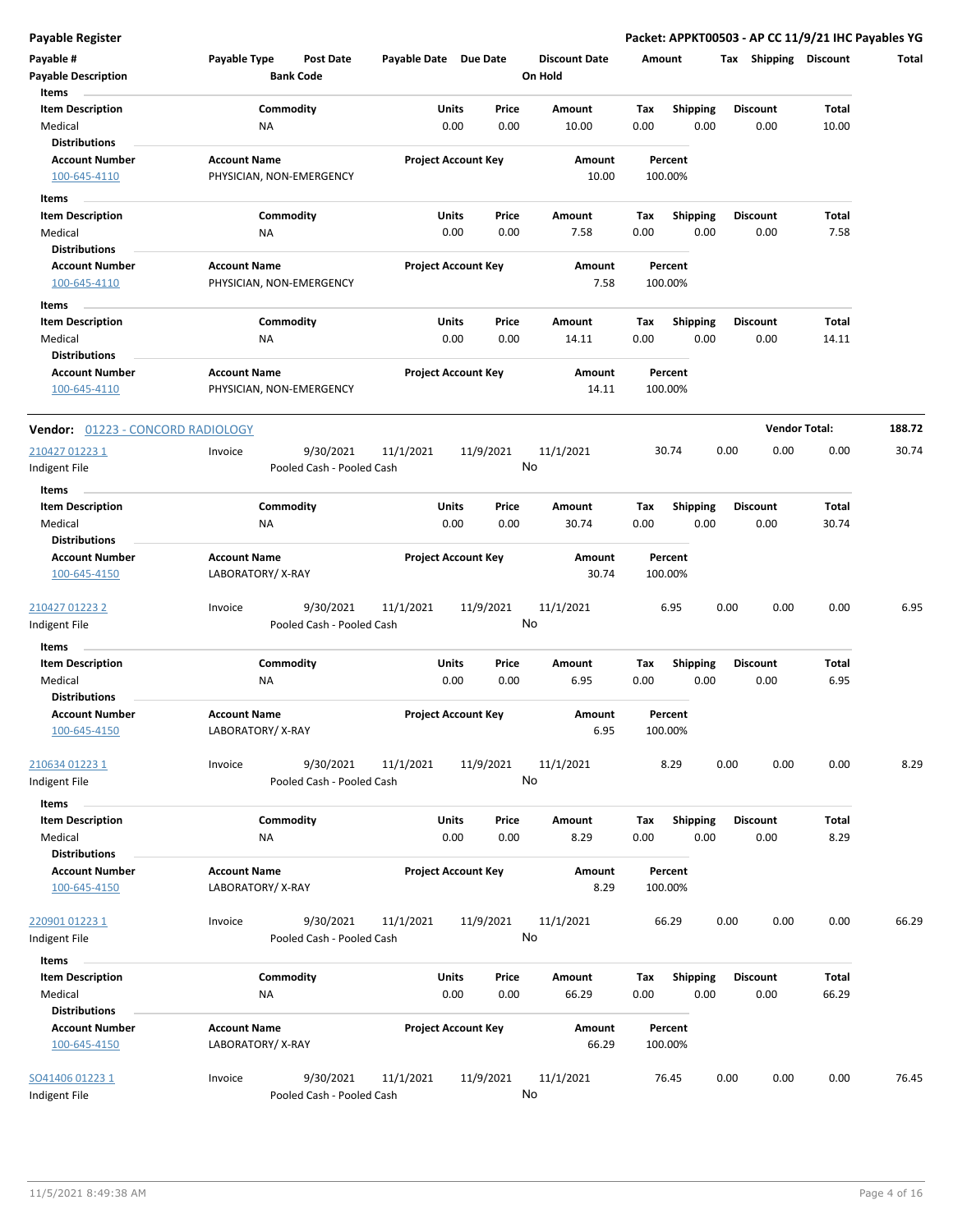| Payable #<br><b>Payable Description</b><br>Items           | Payable Type<br><b>Post Date</b><br><b>Bank Code</b> | Payable Date Due Date |                                       | <b>Discount Date</b><br>On Hold | Amount             |                         | Shipping<br>Tax         | <b>Discount</b>      | Total    |
|------------------------------------------------------------|------------------------------------------------------|-----------------------|---------------------------------------|---------------------------------|--------------------|-------------------------|-------------------------|----------------------|----------|
| <b>Item Description</b><br>Medical<br><b>Distributions</b> | Commodity<br>NA                                      |                       | <b>Units</b><br>Price<br>0.00<br>0.00 | Amount<br>69.50                 | Tax<br>0.00        | <b>Shipping</b><br>0.00 | <b>Discount</b><br>0.00 | Total<br>69.50       |          |
| <b>Account Number</b><br>100-565-4050                      | <b>Account Name</b><br>PRISONER MEDICAL              |                       | <b>Project Account Key</b>            | Amount<br>69.50                 | Percent<br>100.00% |                         |                         |                      |          |
| Items                                                      |                                                      |                       |                                       |                                 |                    |                         |                         |                      |          |
| <b>Item Description</b><br>Medical                         | Commodity<br>NA                                      |                       | Units<br>Price<br>0.00<br>0.00        | Amount<br>6.95                  | Tax<br>0.00        | <b>Shipping</b><br>0.00 | <b>Discount</b><br>0.00 | Total<br>6.95        |          |
| <b>Distributions</b>                                       |                                                      |                       |                                       |                                 |                    |                         |                         |                      |          |
| <b>Account Number</b>                                      | <b>Account Name</b>                                  |                       | <b>Project Account Key</b>            | Amount                          | Percent            |                         |                         |                      |          |
| 100-565-4050                                               | PRISONER MEDICAL                                     |                       |                                       | 6.95                            | 100.00%            |                         |                         |                      |          |
| <b>Vendor: 00965 - DATA RX MANAGEMENT</b>                  |                                                      |                       |                                       |                                 |                    |                         |                         | <b>Vendor Total:</b> | 1,358.46 |
| 170305 00965 31                                            | 11/9/2021<br>Invoice                                 | 11/1/2021             | 11/9/2021                             | 11/1/2021                       | 256.12             |                         | 0.00<br>0.00            | 0.00                 | 256.12   |
| Indigent File                                              | Pooled Cash - Pooled Cash                            |                       |                                       | No                              |                    |                         |                         |                      |          |
| <b>Items</b>                                               |                                                      |                       |                                       |                                 |                    |                         |                         |                      |          |
| <b>Item Description</b>                                    | Commodity                                            |                       | Units<br>Price                        | Amount                          | Tax                | <b>Shipping</b>         | <b>Discount</b>         | Total                |          |
| Medical<br><b>Distributions</b>                            | ΝA                                                   |                       | 0.00<br>0.00                          | 116.30                          | 0.00               | 0.00                    | 0.00                    | 116.30               |          |
| <b>Account Number</b><br>100-645-4120                      | <b>Account Name</b><br>PRESCRIPTIONS, DRUGS          |                       | <b>Project Account Key</b>            | Amount<br>116.30                | Percent<br>100.00% |                         |                         |                      |          |
| Items                                                      |                                                      |                       |                                       |                                 |                    |                         |                         |                      |          |
| <b>Item Description</b>                                    | Commodity                                            |                       | <b>Units</b><br>Price                 | Amount                          | Tax                | Shipping                | <b>Discount</b>         | Total                |          |
| Medical                                                    | ΝA                                                   |                       | 0.00<br>0.00                          | 72.52                           | 0.00               | 0.00                    | 0.00                    | 72.52                |          |
| <b>Distributions</b><br><b>Account Number</b>              | <b>Account Name</b>                                  |                       | <b>Project Account Key</b>            | Amount                          | Percent            |                         |                         |                      |          |
| 100-645-4120                                               | PRESCRIPTIONS, DRUGS                                 |                       |                                       | 72.52                           | 100.00%            |                         |                         |                      |          |
| Items                                                      |                                                      |                       |                                       |                                 |                    |                         |                         |                      |          |
| <b>Item Description</b>                                    | Commodity                                            |                       | <b>Units</b><br>Price                 | Amount                          | Tax                | <b>Shipping</b>         | <b>Discount</b>         | Total                |          |
| Medical                                                    | <b>NA</b>                                            |                       | 0.00<br>0.00                          | 67.30                           | 0.00               | 0.00                    | 0.00                    | 67.30                |          |
| <b>Distributions</b>                                       |                                                      |                       |                                       |                                 |                    |                         |                         |                      |          |
| <b>Account Number</b>                                      | <b>Account Name</b>                                  |                       | <b>Project Account Key</b>            | Amount                          | Percent            |                         |                         |                      |          |
| 100-645-4120                                               | PRESCRIPTIONS, DRUGS                                 |                       |                                       | 67.30                           | 100.00%            |                         |                         |                      |          |
| 170902 00965 64                                            | 11/9/2021<br>Invoice                                 | 11/1/2021             | 11/9/2021                             | 11/1/2021                       | 300.33             |                         | 0.00<br>0.00            | 0.00                 | 300.33   |
| Indigent File                                              | Pooled Cash - Pooled Cash                            |                       |                                       | No                              |                    |                         |                         |                      |          |
| Items                                                      |                                                      |                       |                                       |                                 |                    |                         |                         |                      |          |
| <b>Item Description</b>                                    | Commodity                                            |                       | Units<br>Price                        | Amount                          | Tax                | Shipping                | <b>Discount</b>         | <b>Total</b>         |          |
| Medical                                                    | <b>NA</b>                                            |                       | 0.00<br>0.00                          | 109.19                          | 0.00               | 0.00                    | 0.00                    | 109.19               |          |
| <b>Distributions</b><br><b>Account Number</b>              | <b>Account Name</b>                                  |                       | <b>Project Account Key</b>            | Amount                          | Percent            |                         |                         |                      |          |
| 100-645-4120                                               | PRESCRIPTIONS, DRUGS                                 |                       |                                       | 109.19                          | 100.00%            |                         |                         |                      |          |
| Items                                                      |                                                      |                       |                                       |                                 |                    |                         |                         |                      |          |
| <b>Item Description</b>                                    | Commodity                                            |                       | Units<br>Price                        | Amount                          | Tax                | <b>Shipping</b>         | <b>Discount</b>         | Total                |          |
| Medical                                                    | ΝA                                                   |                       | 0.00<br>0.00                          | 128.62                          | 0.00               | 0.00                    | 0.00                    | 128.62               |          |
| <b>Distributions</b>                                       |                                                      |                       |                                       |                                 |                    |                         |                         |                      |          |
| <b>Account Number</b>                                      | <b>Account Name</b>                                  |                       | <b>Project Account Key</b>            | Amount                          | Percent            |                         |                         |                      |          |
| 100-645-4120                                               | PRESCRIPTIONS, DRUGS                                 |                       |                                       | 128.62                          | 100.00%            |                         |                         |                      |          |
| Items                                                      |                                                      |                       |                                       |                                 |                    |                         |                         |                      |          |
| <b>Item Description</b>                                    | Commodity                                            |                       | <b>Units</b><br>Price                 | Amount                          | Tax                | Shipping                | <b>Discount</b>         | Total                |          |
| Medical                                                    | ΝA                                                   |                       | 0.00<br>0.00                          | 62.52                           | 0.00               | 0.00                    | 0.00                    | 62.52                |          |
| <b>Distributions</b>                                       |                                                      |                       |                                       |                                 |                    |                         |                         |                      |          |
| <b>Account Number</b>                                      | <b>Account Name</b>                                  |                       | <b>Project Account Key</b>            | Amount                          | Percent            |                         |                         |                      |          |
| 100-645-4120                                               | PRESCRIPTIONS, DRUGS                                 |                       |                                       | 62.52                           | 100.00%            |                         |                         |                      |          |
| 190609 00965 6<br>Indigent File                            | 11/9/2021<br>Invoice<br>Pooled Cash - Pooled Cash    | 11/1/2021             | 11/9/2021                             | 11/1/2021<br>No                 | 93.96              |                         | 0.00<br>0.00            | 0.00                 | 93.96    |
|                                                            |                                                      |                       |                                       |                                 |                    |                         |                         |                      |          |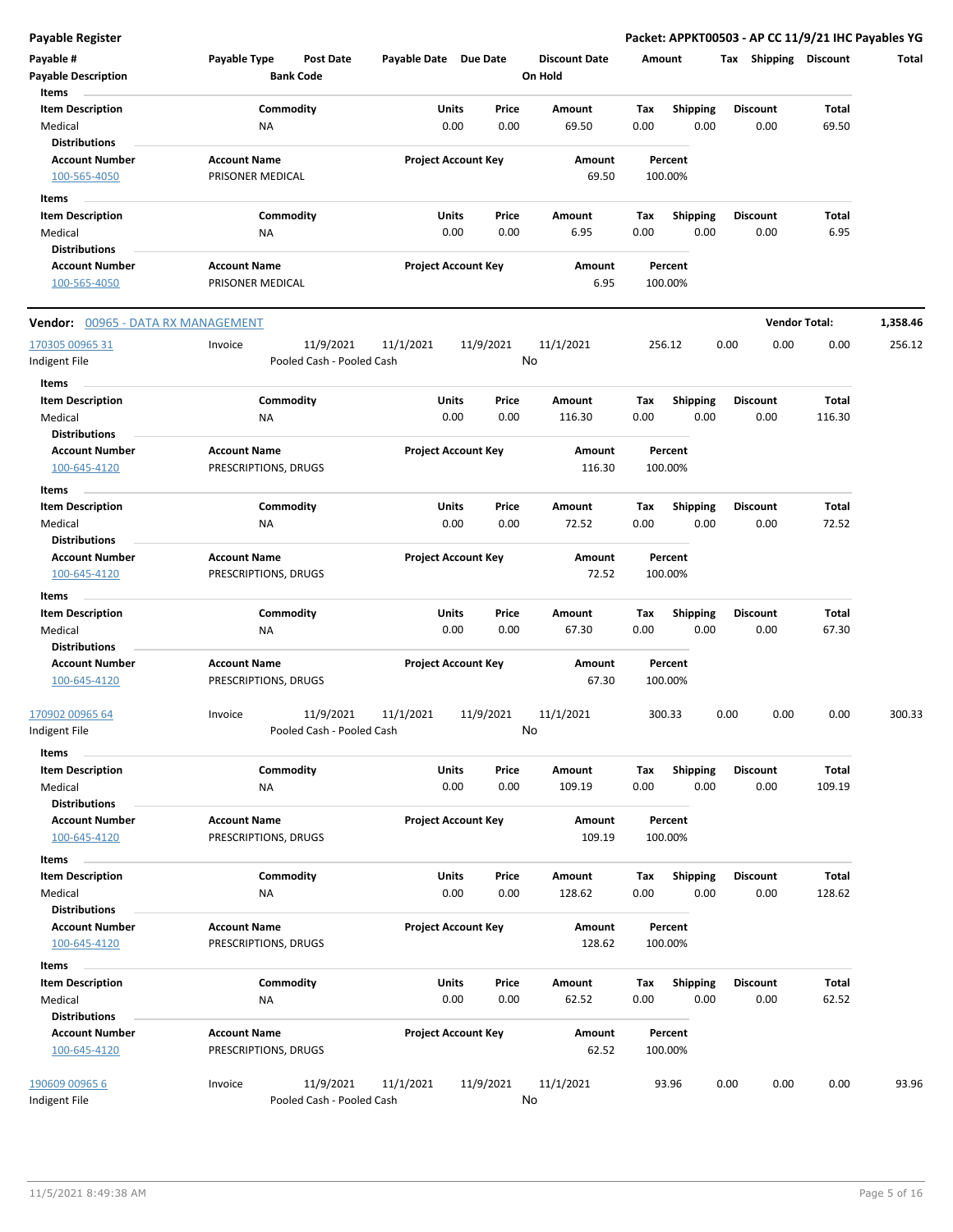| Payable #<br><b>Payable Description</b>                             | Payable Type<br>Post Date<br><b>Bank Code</b> | Payable Date Due Date |                            | <b>Discount Date</b><br>On Hold | Amount                                 | Tax<br>Shipping         | <b>Discount</b> | Total  |
|---------------------------------------------------------------------|-----------------------------------------------|-----------------------|----------------------------|---------------------------------|----------------------------------------|-------------------------|-----------------|--------|
| Items<br><b>Item Description</b><br>Medical<br><b>Distributions</b> | Commodity<br>ΝA                               | Units                 | Price<br>0.00<br>0.00      | Amount<br>66.90                 | Tax<br><b>Shipping</b><br>0.00<br>0.00 | <b>Discount</b><br>0.00 | Total<br>66.90  |        |
| <b>Account Number</b><br>100-645-4120                               | <b>Account Name</b><br>PRESCRIPTIONS, DRUGS   |                       | <b>Project Account Key</b> | Amount<br>66.90                 | Percent<br>100.00%                     |                         |                 |        |
| Items<br><b>Item Description</b>                                    | Commodity                                     | Units                 | Price                      | Amount                          | Tax<br><b>Shipping</b>                 | <b>Discount</b>         | Total           |        |
| Medical                                                             | ΝA                                            |                       | 0.00<br>0.00               | 27.06                           | 0.00<br>0.00                           | 0.00                    | 27.06           |        |
| <b>Distributions</b>                                                |                                               |                       |                            |                                 |                                        |                         |                 |        |
| <b>Account Number</b>                                               | <b>Account Name</b>                           |                       | <b>Project Account Key</b> | Amount                          | Percent                                |                         |                 |        |
| 100-645-4120                                                        | PRESCRIPTIONS, DRUGS                          |                       |                            | 27.06                           | 100.00%                                |                         |                 |        |
| 210324 00965 11                                                     | 11/9/2021<br>Invoice                          | 11/1/2021             | 11/9/2021                  | 11/1/2021                       | 134.08                                 | 0.00<br>0.00            | 0.00            | 134.08 |
| Indigent File                                                       | Pooled Cash - Pooled Cash                     |                       |                            | No                              |                                        |                         |                 |        |
| Items                                                               |                                               |                       |                            |                                 |                                        |                         |                 |        |
| <b>Item Description</b><br>Medical<br><b>Distributions</b>          | Commodity<br><b>NA</b>                        | Units                 | Price<br>0.00<br>0.00      | Amount<br>105.34                | Tax<br>Shipping<br>0.00<br>0.00        | <b>Discount</b><br>0.00 | Total<br>105.34 |        |
| <b>Account Number</b><br>100-645-4120                               | <b>Account Name</b><br>PRESCRIPTIONS, DRUGS   |                       | <b>Project Account Key</b> | Amount<br>105.34                | Percent<br>100.00%                     |                         |                 |        |
| Items                                                               |                                               |                       |                            |                                 |                                        |                         |                 |        |
| <b>Item Description</b>                                             | Commodity                                     | Units                 | Price                      | Amount                          | Tax<br><b>Shipping</b>                 | <b>Discount</b>         | Total           |        |
| Medical<br><b>Distributions</b>                                     | NA                                            |                       | 0.00<br>0.00               | 28.74                           | 0.00<br>0.00                           | 0.00                    | 28.74           |        |
| <b>Account Number</b>                                               | <b>Account Name</b>                           |                       | <b>Project Account Key</b> | Amount                          | Percent                                |                         |                 |        |
| 100-645-4120                                                        | PRESCRIPTIONS, DRUGS                          |                       |                            | 28.74                           | 100.00%                                |                         |                 |        |
| 210634 00965 7                                                      | 11/9/2021<br>Invoice                          | 11/1/2021             | 11/9/2021                  | 11/1/2021                       | 142.62                                 | 0.00<br>0.00            | 0.00            | 142.62 |
| Indigent File                                                       | Pooled Cash - Pooled Cash                     |                       |                            | No                              |                                        |                         |                 |        |
| Items                                                               |                                               |                       |                            |                                 |                                        |                         |                 |        |
| <b>Item Description</b>                                             | Commodity                                     | Units                 | Price                      | Amount                          | Tax<br><b>Shipping</b>                 | <b>Discount</b>         | Total           |        |
| Medical                                                             | ΝA                                            |                       | 0.00<br>0.00               | 80.10                           | 0.00<br>0.00                           | 0.00                    | 80.10           |        |
| <b>Distributions</b>                                                |                                               |                       |                            |                                 |                                        |                         |                 |        |
| <b>Account Number</b>                                               | <b>Account Name</b>                           |                       | <b>Project Account Key</b> | Amount                          | Percent                                |                         |                 |        |
| 100-645-4120                                                        | PRESCRIPTIONS, DRUGS                          |                       |                            | 80.10                           | 100.00%                                |                         |                 |        |
| Items                                                               |                                               |                       |                            |                                 |                                        |                         |                 |        |
| Item Description                                                    | Commodity                                     | Units                 | Price                      | Amount                          | Tax<br><b>Shipping</b>                 | <b>Discount</b>         | Total           |        |
| Medical                                                             | ΝA                                            |                       | 0.00<br>0.00               | 62.52                           | 0.00<br>0.00                           | 0.00                    | 62.52           |        |
| <b>Distributions</b><br><b>Account Number</b>                       | <b>Account Name</b>                           |                       | <b>Project Account Key</b> | Amount                          | Percent                                |                         |                 |        |
| 100-645-4120                                                        | PRESCRIPTIONS, DRUGS                          |                       |                            | 62.52                           | 100.00%                                |                         |                 |        |
| 210635 00965 4                                                      | 11/9/2021<br>Invoice                          | 11/1/2021             | 11/9/2021                  | 11/1/2021                       | 281.67                                 | 0.00<br>0.00            | 0.00            | 281.67 |
| Indigent File                                                       | Pooled Cash - Pooled Cash                     |                       |                            | No                              |                                        |                         |                 |        |
| Items                                                               |                                               |                       |                            |                                 |                                        |                         |                 |        |
| <b>Item Description</b>                                             | Commodity                                     | Units                 | Price                      | Amount                          | <b>Shipping</b><br>Tax                 | <b>Discount</b>         | Total           |        |
| Medical                                                             | NA                                            |                       | 0.00<br>0.00               | 66.77                           | 0.00<br>0.00                           | 0.00                    | 66.77           |        |
| <b>Distributions</b>                                                |                                               |                       |                            |                                 |                                        |                         |                 |        |
| <b>Account Number</b>                                               | <b>Account Name</b>                           |                       | <b>Project Account Key</b> | Amount                          | Percent                                |                         |                 |        |
| 100-645-4120                                                        | PRESCRIPTIONS, DRUGS                          |                       |                            | 66.77                           | 100.00%                                |                         |                 |        |
| Items                                                               |                                               |                       |                            |                                 |                                        |                         |                 |        |
| <b>Item Description</b>                                             | Commodity                                     | Units                 | Price                      | Amount                          | Tax<br><b>Shipping</b>                 | <b>Discount</b>         | Total           |        |
| Medical                                                             | NA                                            |                       | 0.00<br>0.00               | 96.63                           | 0.00<br>0.00                           | 0.00                    | 96.63           |        |
| <b>Distributions</b>                                                |                                               |                       |                            |                                 |                                        |                         |                 |        |
| <b>Account Number</b>                                               | <b>Account Name</b>                           |                       | <b>Project Account Key</b> | Amount                          | Percent                                |                         |                 |        |
| 100-645-4120                                                        | PRESCRIPTIONS, DRUGS                          |                       |                            | 96.63                           | 100.00%                                |                         |                 |        |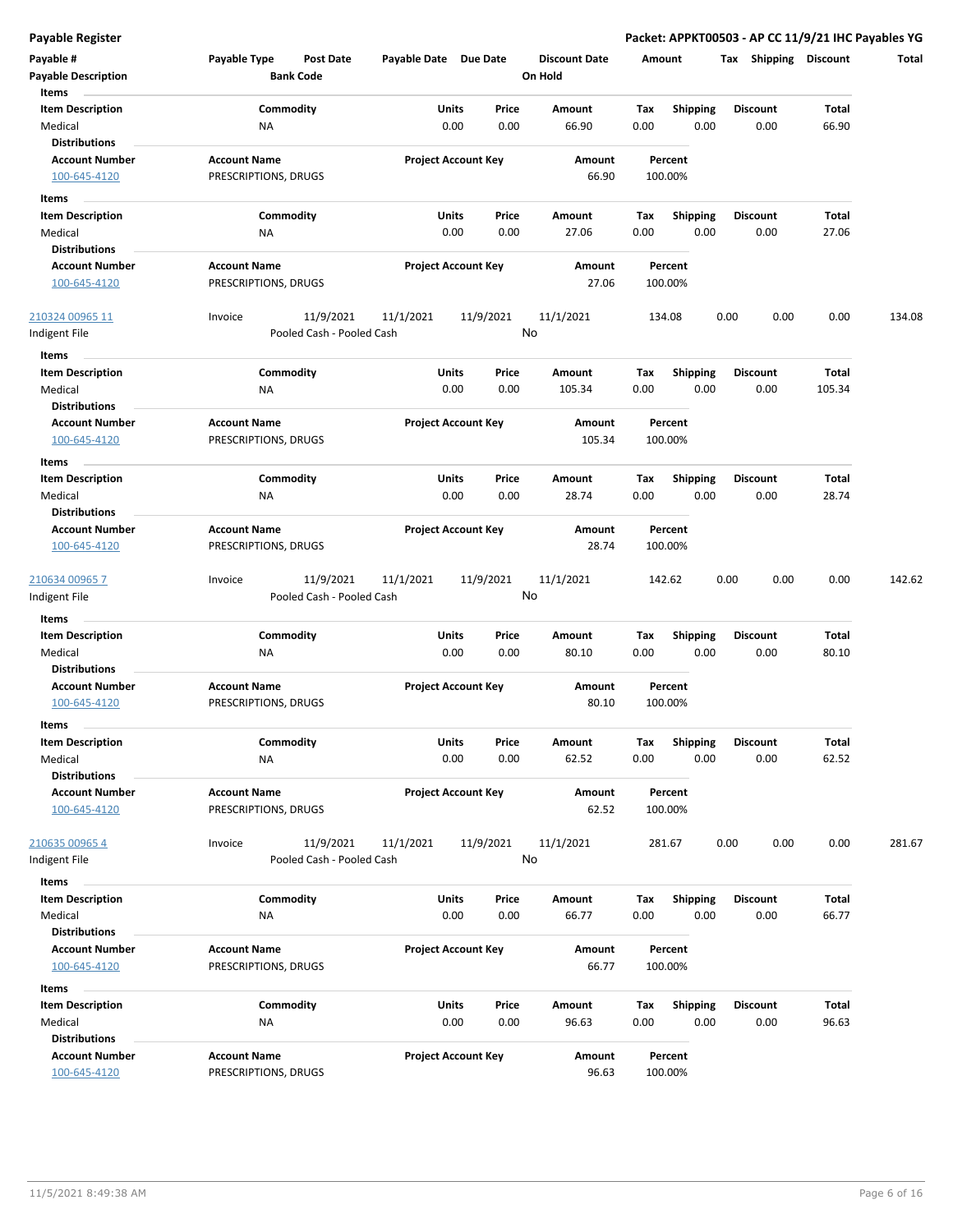| <b>Payable Register</b>                     |                                                      |                            |           |                                 |         |                 | Packet: APPKT00503 - AP CC 11/9/21 IHC Payables YG |                      |        |
|---------------------------------------------|------------------------------------------------------|----------------------------|-----------|---------------------------------|---------|-----------------|----------------------------------------------------|----------------------|--------|
| Payable #                                   | Payable Type<br><b>Post Date</b><br><b>Bank Code</b> | Payable Date Due Date      |           | <b>Discount Date</b><br>On Hold | Amount  |                 | Tax Shipping Discount                              |                      | Total  |
| <b>Payable Description</b>                  |                                                      |                            |           |                                 |         |                 |                                                    |                      |        |
| Items                                       |                                                      |                            |           |                                 |         |                 |                                                    |                      |        |
| <b>Item Description</b>                     | Commodity                                            | Units                      | Price     | <b>Amount</b>                   | Tax     | <b>Shipping</b> | <b>Discount</b>                                    | <b>Total</b>         |        |
| Medical                                     | <b>NA</b>                                            | 0.00                       | 0.00      | 118.27                          | 0.00    | 0.00            | 0.00                                               | 118.27               |        |
| <b>Distributions</b>                        |                                                      |                            |           |                                 |         |                 |                                                    |                      |        |
| <b>Account Number</b>                       | <b>Account Name</b>                                  | <b>Project Account Key</b> |           | Amount                          | Percent |                 |                                                    |                      |        |
| 100-645-4120                                | PRESCRIPTIONS, DRUGS                                 |                            |           | 118.27                          | 100.00% |                 |                                                    |                      |        |
| 930026 00965 92                             | 11/9/2021<br>Invoice                                 | 11/1/2021                  | 11/9/2021 | 11/1/2021                       | 149.68  |                 | 0.00<br>0.00                                       | 0.00                 | 149.68 |
| Indigent File                               | Pooled Cash - Pooled Cash                            |                            | No        |                                 |         |                 |                                                    |                      |        |
| Items                                       |                                                      |                            |           |                                 |         |                 |                                                    |                      |        |
| <b>Item Description</b>                     | Commodity                                            | Units                      | Price     | Amount                          | Tax     | <b>Shipping</b> | <b>Discount</b>                                    | Total                |        |
| Medical                                     | <b>NA</b>                                            | 0.00                       | 0.00      | 72.52                           | 0.00    | 0.00            | 0.00                                               | 72.52                |        |
| <b>Distributions</b>                        |                                                      |                            |           |                                 |         |                 |                                                    |                      |        |
|                                             |                                                      |                            |           |                                 |         |                 |                                                    |                      |        |
| <b>Account Number</b>                       | <b>Account Name</b>                                  | <b>Project Account Key</b> |           | Amount                          | Percent |                 |                                                    |                      |        |
| 100-645-4120                                | PRESCRIPTIONS, DRUGS                                 |                            |           | 72.52                           | 100.00% |                 |                                                    |                      |        |
| Items                                       |                                                      |                            |           |                                 |         |                 |                                                    |                      |        |
| <b>Item Description</b>                     | Commodity                                            | Units                      | Price     | <b>Amount</b>                   | Tax     | <b>Shipping</b> | <b>Discount</b>                                    | Total                |        |
| Medical                                     | <b>NA</b>                                            | 0.00                       | 0.00      | 57.61                           | 0.00    | 0.00            | 0.00                                               | 57.61                |        |
| <b>Distributions</b>                        |                                                      |                            |           |                                 |         |                 |                                                    |                      |        |
|                                             |                                                      |                            |           |                                 |         |                 |                                                    |                      |        |
| <b>Account Number</b>                       | <b>Account Name</b>                                  | <b>Project Account Key</b> |           | Amount                          | Percent |                 |                                                    |                      |        |
| 100-645-4120                                | PRESCRIPTIONS, DRUGS                                 |                            |           | 57.61                           | 100.00% |                 |                                                    |                      |        |
| Items                                       |                                                      |                            |           |                                 |         |                 |                                                    |                      |        |
| <b>Item Description</b>                     | Commodity                                            | Units                      | Price     | Amount                          | Tax     | Shipping        | <b>Discount</b>                                    | <b>Total</b>         |        |
| Medical                                     | ΝA                                                   | 0.00                       | 0.00      | 19.55                           | 0.00    | 0.00            | 0.00                                               | 19.55                |        |
| <b>Distributions</b>                        |                                                      |                            |           |                                 |         |                 |                                                    |                      |        |
| <b>Account Number</b>                       | <b>Account Name</b>                                  | <b>Project Account Key</b> |           | Amount                          | Percent |                 |                                                    |                      |        |
|                                             |                                                      |                            |           | 19.55                           | 100.00% |                 |                                                    |                      |        |
| 100-645-4120                                | PRESCRIPTIONS, DRUGS                                 |                            |           |                                 |         |                 |                                                    |                      |        |
| Vendor: 00510 - LABORATORY CORP. OF AMERICA |                                                      |                            |           |                                 |         |                 |                                                    | <b>Vendor Total:</b> | 418.81 |
|                                             |                                                      |                            |           |                                 |         |                 |                                                    |                      |        |
| 170305 00510 4                              | 11/9/2021<br>Invoice                                 | 11/1/2021                  | 11/9/2021 | 11/1/2021                       | 50.54   |                 | 0.00<br>0.00                                       | 0.00                 | 50.54  |
| Indigent File                               | Pooled Cash - Pooled Cash                            |                            | No        |                                 |         |                 |                                                    |                      |        |
| Items                                       |                                                      |                            |           |                                 |         |                 |                                                    |                      |        |
| <b>Item Description</b>                     | Commodity                                            | Units                      | Price     | Amount                          | Tax     | <b>Shipping</b> | <b>Discount</b>                                    | Total                |        |
| Medical                                     |                                                      |                            |           |                                 |         |                 |                                                    |                      |        |
| <b>Distributions</b>                        |                                                      |                            |           |                                 |         |                 |                                                    |                      |        |
| <b>Account Number</b>                       | <b>NA</b>                                            | 0.00                       | 0.00      | 31.13                           | 0.00    | 0.00            | 0.00                                               | 31.13                |        |
|                                             |                                                      |                            |           |                                 |         |                 |                                                    |                      |        |
|                                             | <b>Account Name</b>                                  | <b>Project Account Key</b> |           | Amount                          | Percent |                 |                                                    |                      |        |
| <u>100-645-4150</u>                         | LABORATORY/X-RAY                                     |                            |           | 31.13                           | 100.00% |                 |                                                    |                      |        |
| Items                                       |                                                      |                            |           |                                 |         |                 |                                                    |                      |        |
| <b>Item Description</b>                     | Commodity                                            | Units                      | Price     | Amount                          | Tax     | <b>Shipping</b> | <b>Discount</b>                                    | Total                |        |
|                                             |                                                      |                            |           |                                 |         |                 |                                                    |                      |        |
| Medical<br><b>Distributions</b>             | <b>NA</b>                                            | 0.00                       | 0.00      | 11.25                           | 0.00    | 0.00            | 0.00                                               | 11.25                |        |
|                                             |                                                      |                            |           |                                 |         |                 |                                                    |                      |        |
| <b>Account Number</b>                       | <b>Account Name</b>                                  | <b>Project Account Key</b> |           | Amount                          | Percent |                 |                                                    |                      |        |
| 100-645-4150                                | LABORATORY/X-RAY                                     |                            |           | 11.25                           | 100.00% |                 |                                                    |                      |        |
| Items                                       |                                                      |                            |           |                                 |         |                 |                                                    |                      |        |
| <b>Item Description</b>                     | Commodity                                            | Units                      | Price     | Amount                          | Tax     | <b>Shipping</b> | <b>Discount</b>                                    | Total                |        |
| Medical                                     | NA                                                   | 0.00                       | 0.00      | 8.16                            | 0.00    | 0.00            | 0.00                                               | 8.16                 |        |
| <b>Distributions</b>                        |                                                      |                            |           |                                 |         |                 |                                                    |                      |        |
| <b>Account Number</b>                       | <b>Account Name</b>                                  | <b>Project Account Key</b> |           | Amount                          | Percent |                 |                                                    |                      |        |
|                                             |                                                      |                            |           |                                 |         |                 |                                                    |                      |        |
| 100-645-4150                                | LABORATORY/X-RAY                                     |                            |           | 8.16                            | 100.00% |                 |                                                    |                      |        |
|                                             |                                                      |                            |           |                                 |         |                 |                                                    |                      |        |
| 190609 00510 1                              | 9/30/2021<br>Invoice                                 | 11/1/2021                  | 11/9/2021 | 11/1/2021                       | 88.44   |                 | 0.00<br>0.00                                       | 0.00                 | 88.44  |
| Indigent File                               | Pooled Cash - Pooled Cash                            |                            | No        |                                 |         |                 |                                                    |                      |        |
| Items                                       |                                                      |                            |           |                                 |         |                 |                                                    |                      |        |
| <b>Item Description</b>                     | Commodity                                            | Units                      | Price     | Amount                          | Tax     | <b>Shipping</b> | <b>Discount</b>                                    | Total                |        |
| Medical                                     | <b>NA</b>                                            | 0.00                       | 0.00      | 29.48                           | 0.00    | 0.00            | 0.00                                               | 29.48                |        |
| <b>Distributions</b>                        |                                                      |                            |           |                                 |         |                 |                                                    |                      |        |
| <b>Account Number</b>                       | <b>Account Name</b>                                  | <b>Project Account Key</b> |           | Amount                          | Percent |                 |                                                    |                      |        |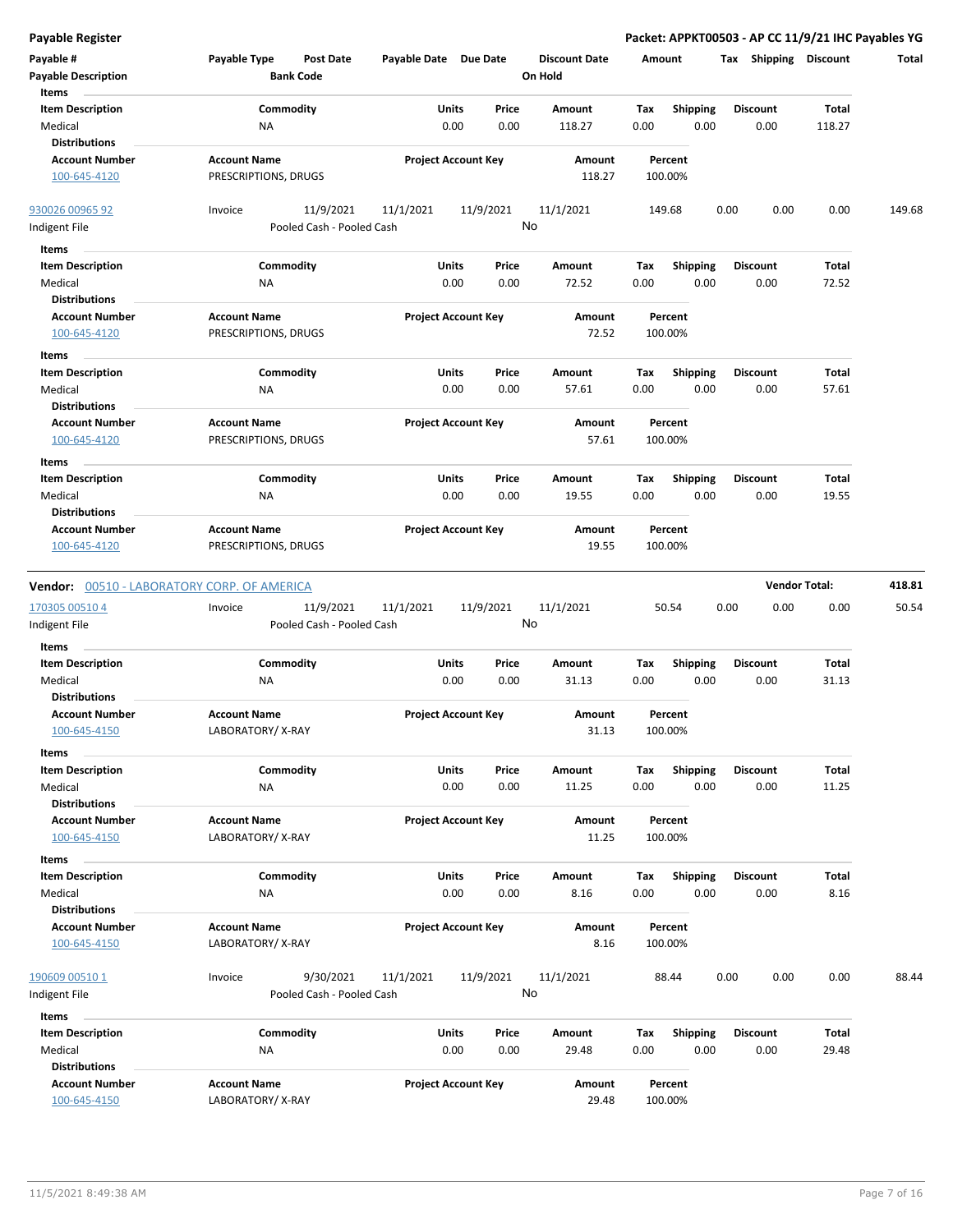| Payable #<br><b>Payable Description</b><br>Items                    | Payable Type<br><b>Bank Code</b>        | <b>Post Date</b>                       | Payable Date Due Date |                                | <b>Discount Date</b><br>On Hold | Amount             |                         | Tax Shipping Discount   |                       | Total |
|---------------------------------------------------------------------|-----------------------------------------|----------------------------------------|-----------------------|--------------------------------|---------------------------------|--------------------|-------------------------|-------------------------|-----------------------|-------|
| <b>Item Description</b><br>Medical                                  | Commodity<br>ΝA                         |                                        |                       | Units<br>Price<br>0.00<br>0.00 | Amount<br>29.48                 | Tax<br>0.00        | Shipping<br>0.00        | <b>Discount</b><br>0.00 | <b>Total</b><br>29.48 |       |
| <b>Distributions</b><br><b>Account Number</b><br>100-645-4150       | <b>Account Name</b><br>LABORATORY/X-RAY |                                        |                       | <b>Project Account Key</b>     | Amount<br>29.48                 | Percent<br>100.00% |                         |                         |                       |       |
| Items                                                               | Commodity                               |                                        |                       |                                |                                 |                    |                         |                         |                       |       |
| <b>Item Description</b><br>Medical<br><b>Distributions</b>          | NA                                      |                                        |                       | Units<br>Price<br>0.00<br>0.00 | Amount<br>29.48                 | Tax<br>0.00        | <b>Shipping</b><br>0.00 | <b>Discount</b><br>0.00 | Total<br>29.48        |       |
| <b>Account Number</b><br>100-645-4150                               | <b>Account Name</b><br>LABORATORY/X-RAY |                                        |                       | <b>Project Account Key</b>     | Amount<br>29.48                 | Percent<br>100.00% |                         |                         |                       |       |
| 210324 00510 2<br>ndigent File                                      | Invoice                                 | 9/30/2021<br>Pooled Cash - Pooled Cash | 11/1/2021             | 11/9/2021                      | 11/1/2021<br>No                 | 8.87               |                         | 0.00<br>0.00            | 0.00                  | 8.87  |
| Items<br><b>Item Description</b><br>Medical                         | Commodity<br>ΝA                         |                                        |                       | Units<br>Price<br>0.00<br>0.00 | <b>Amount</b><br>8.87           | Tax<br>0.00        | <b>Shipping</b><br>0.00 | <b>Discount</b><br>0.00 | <b>Total</b><br>8.87  |       |
| <b>Distributions</b><br><b>Account Number</b><br>100-645-4150       | <b>Account Name</b><br>LABORATORY/X-RAY |                                        |                       | <b>Project Account Key</b>     | Amount<br>8.87                  | Percent<br>100.00% |                         |                         |                       |       |
| 210425 00510 3<br>Indigent File                                     | Invoice                                 | 9/30/2021<br>Pooled Cash - Pooled Cash | 11/1/2021             | 11/9/2021                      | 11/1/2021<br>No                 | 6.53               |                         | 0.00<br>0.00            | 0.00                  | 6.53  |
| Items<br><b>Item Description</b><br>Medical                         | Commodity<br>ΝA                         |                                        |                       | Units<br>Price<br>0.00<br>0.00 | Amount<br>6.53                  | Tax<br>0.00        | Shipping<br>0.00        | <b>Discount</b><br>0.00 | Total<br>6.53         |       |
| <b>Distributions</b><br><b>Account Number</b><br>100-645-4150       | <b>Account Name</b><br>LABORATORY/X-RAY |                                        |                       | <b>Project Account Key</b>     | Amount<br>6.53                  | Percent<br>100.00% |                         |                         |                       |       |
| 220901 00510 1<br>Indigent File                                     | Invoice                                 | 9/30/2021<br>Pooled Cash - Pooled Cash | 11/1/2021             | 11/9/2021                      | 11/1/2021<br>No                 | 8.87               |                         | 0.00<br>0.00            | 0.00                  | 8.87  |
| Items<br><b>Item Description</b><br>Medical<br><b>Distributions</b> | Commodity<br>ΝA                         |                                        |                       | Units<br>Price<br>0.00<br>0.00 | Amount<br>8.87                  | Tax<br>0.00        | <b>Shipping</b><br>0.00 | <b>Discount</b><br>0.00 | Total<br>8.87         |       |
| <b>Account Number</b><br>100-645-4150                               | <b>Account Name</b><br>LABORATORY/X-RAY |                                        |                       | <b>Project Account Key</b>     | Amount<br>8.87                  | Percent<br>100.00% |                         |                         |                       |       |
| 220901 00510 2<br>Indigent File                                     | Invoice                                 | 9/30/2021<br>Pooled Cash - Pooled Cash | 11/1/2021             | 11/9/2021                      | 11/1/2021<br>No                 | 24.22              |                         | 0.00<br>0.00            | 0.00                  | 24.22 |
| Items<br><b>Item Description</b><br>Medical<br><b>Distributions</b> | Commodity<br>NA                         |                                        |                       | Units<br>Price<br>0.00<br>0.00 | Amount<br>7.34                  | Tax<br>0.00        | <b>Shipping</b><br>0.00 | <b>Discount</b><br>0.00 | Total<br>7.34         |       |
| <b>Account Number</b><br>100-645-4150                               | <b>Account Name</b><br>LABORATORY/X-RAY |                                        |                       | <b>Project Account Key</b>     | Amount<br>7.34                  | Percent<br>100.00% |                         |                         |                       |       |
| Items<br><b>Item Description</b>                                    | Commodity                               |                                        |                       | Units<br>Price                 | Amount                          | Tax                | <b>Shipping</b>         | <b>Discount</b>         | Total                 |       |
| Medical<br><b>Distributions</b>                                     | ΝA                                      |                                        |                       | 0.00<br>0.00                   | 5.43                            | 0.00               | 0.00                    | 0.00                    | 5.43                  |       |
| <b>Account Number</b><br>100-645-4150<br>Items                      | <b>Account Name</b><br>LABORATORY/X-RAY |                                        |                       | <b>Project Account Key</b>     | Amount<br>5.43                  | Percent<br>100.00% |                         |                         |                       |       |
| <b>Item Description</b><br>Medical<br><b>Distributions</b>          | Commodity<br>NA                         |                                        |                       | Units<br>Price<br>0.00<br>0.00 | Amount<br>11.45                 | Tax<br>0.00        | <b>Shipping</b><br>0.00 | <b>Discount</b><br>0.00 | Total<br>11.45        |       |
| <b>Account Number</b><br>100-645-4150                               | <b>Account Name</b><br>LABORATORY/X-RAY |                                        |                       | <b>Project Account Key</b>     | Amount<br>11.45                 | Percent<br>100.00% |                         |                         |                       |       |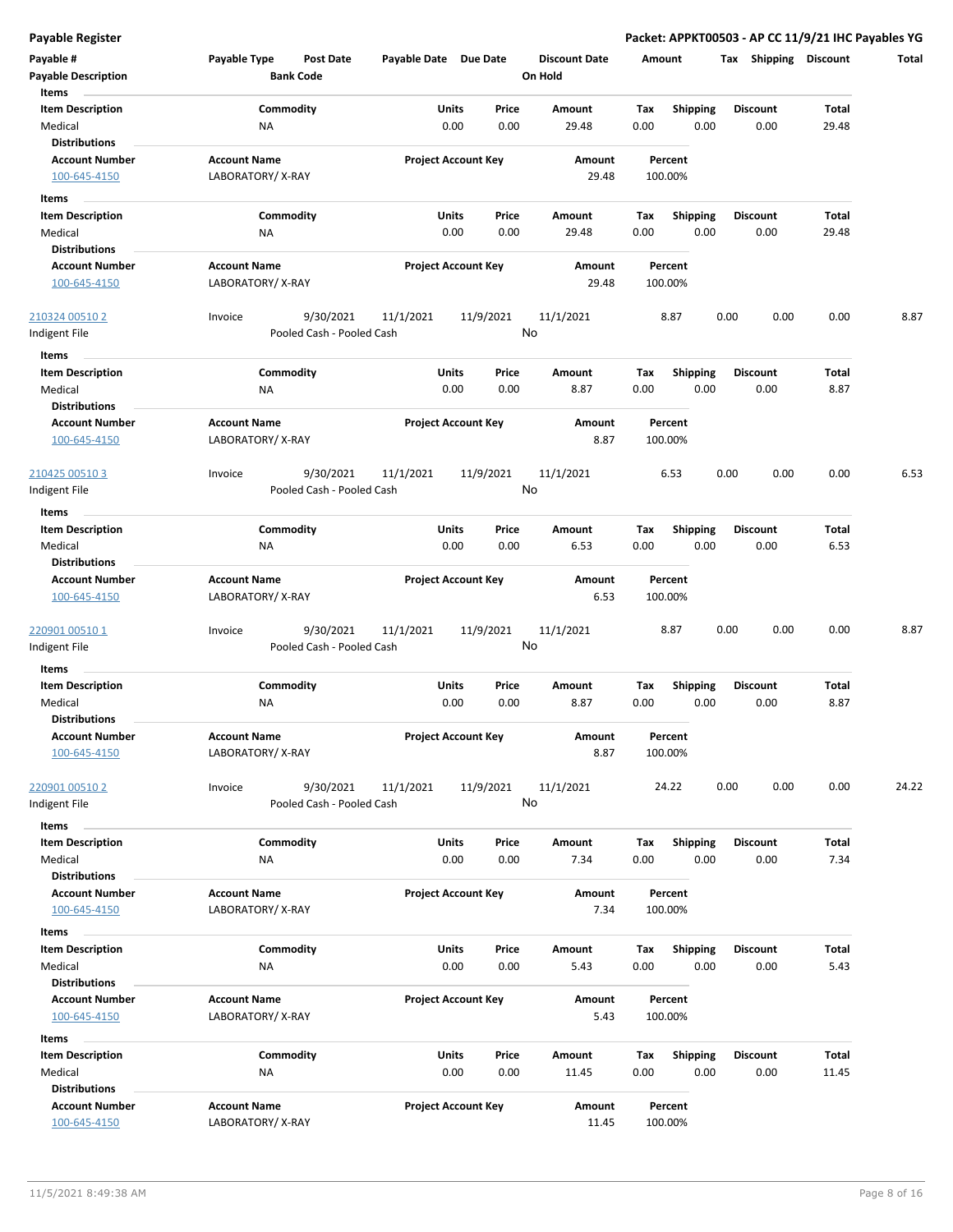| Payable Register                   |                     |                           |                       |                            |         |                      |        |                  |      |                         | Packet: APPKT00503 - AP CC 11/9/21 IHC Payables YG |       |
|------------------------------------|---------------------|---------------------------|-----------------------|----------------------------|---------|----------------------|--------|------------------|------|-------------------------|----------------------------------------------------|-------|
| Payable #                          | Payable Type        | <b>Post Date</b>          | Payable Date Due Date |                            |         | <b>Discount Date</b> | Amount |                  |      |                         | Tax Shipping Discount                              | Total |
| <b>Payable Description</b>         |                     | <b>Bank Code</b>          |                       |                            | On Hold |                      |        |                  |      |                         |                                                    |       |
| 220901 00510 3                     | Invoice             | 9/30/2021                 | 11/1/2021             | 11/9/2021                  | No      | 11/1/2021            |        | 98.13            | 0.00 | 0.00                    | 0.00                                               | 98.13 |
| Indigent File                      |                     | Pooled Cash - Pooled Cash |                       |                            |         |                      |        |                  |      |                         |                                                    |       |
| Items                              |                     |                           |                       |                            |         |                      |        |                  |      |                         |                                                    |       |
| <b>Item Description</b>            |                     | Commodity                 | Units                 | Price                      |         | Amount               | Tax    | <b>Shipping</b>  |      | <b>Discount</b>         | Total                                              |       |
| Medical<br><b>Distributions</b>    | ΝA                  |                           |                       | 0.00<br>0.00               |         | 7.58                 | 0.00   | 0.00             |      | 0.00                    | 7.58                                               |       |
| <b>Account Number</b>              | <b>Account Name</b> |                           |                       | <b>Project Account Key</b> |         | Amount               |        | Percent          |      |                         |                                                    |       |
| 100-645-4150                       | LABORATORY/X-RAY    |                           |                       |                            |         | 7.58                 |        | 100.00%          |      |                         |                                                    |       |
| Items                              |                     |                           |                       |                            |         |                      |        |                  |      |                         |                                                    |       |
| <b>Item Description</b>            |                     | Commodity                 | Units                 | Price                      |         | Amount               | Tax    | <b>Shipping</b>  |      | <b>Discount</b>         | Total                                              |       |
| Medical                            | ΝA                  |                           |                       | 0.00<br>0.00               |         | 31.13                | 0.00   | 0.00             |      | 0.00                    | 31.13                                              |       |
| <b>Distributions</b>               |                     |                           |                       |                            |         |                      |        |                  |      |                         |                                                    |       |
| <b>Account Number</b>              | <b>Account Name</b> |                           |                       | <b>Project Account Key</b> |         | Amount               |        | Percent          |      |                         |                                                    |       |
| 100-645-4150                       | LABORATORY/X-RAY    |                           |                       |                            |         | 31.13                |        | 100.00%          |      |                         |                                                    |       |
| Items                              |                     |                           |                       |                            |         |                      |        |                  |      |                         |                                                    |       |
| <b>Item Description</b>            |                     | Commodity                 | Units                 | Price                      |         | Amount               | Tax    | <b>Shipping</b>  |      | <b>Discount</b>         | Total                                              |       |
| Medical                            | NA                  |                           |                       | 0.00<br>0.00               |         | 11.25                | 0.00   | 0.00             |      | 0.00                    | 11.25                                              |       |
| <b>Distributions</b>               |                     |                           |                       |                            |         |                      |        |                  |      |                         |                                                    |       |
| <b>Account Number</b>              | <b>Account Name</b> |                           |                       | <b>Project Account Key</b> |         | Amount               |        | Percent          |      |                         |                                                    |       |
| 100-645-4150                       | LABORATORY/X-RAY    |                           |                       |                            |         | 11.25                |        | 100.00%          |      |                         |                                                    |       |
| Items                              |                     |                           |                       |                            |         |                      |        |                  |      |                         |                                                    |       |
| <b>Item Description</b>            |                     | Commodity                 | Units                 | Price                      |         | Amount               | Tax    | <b>Shipping</b>  |      | <b>Discount</b>         | Total                                              |       |
| Medical<br><b>Distributions</b>    | <b>NA</b>           |                           |                       | 0.00<br>0.00               |         | 40.01                | 0.00   | 0.00             |      | 0.00                    | 40.01                                              |       |
| <b>Account Number</b>              | <b>Account Name</b> |                           |                       | <b>Project Account Key</b> |         | Amount               |        | Percent          |      |                         |                                                    |       |
| 100-645-4150                       | LABORATORY/X-RAY    |                           |                       |                            |         | 40.01                |        | 100.00%          |      |                         |                                                    |       |
| Items                              |                     |                           |                       |                            |         |                      |        |                  |      |                         |                                                    |       |
| <b>Item Description</b>            |                     | Commodity                 | Units                 | Price                      |         | Amount               | Тах    | <b>Shipping</b>  |      | <b>Discount</b>         | Total                                              |       |
| Medical                            | NA                  |                           |                       | 0.00<br>0.00               |         | 8.16                 | 0.00   | 0.00             |      | 0.00                    | 8.16                                               |       |
| <b>Distributions</b>               |                     |                           |                       |                            |         |                      |        |                  |      |                         |                                                    |       |
| <b>Account Number</b>              | <b>Account Name</b> |                           |                       | <b>Project Account Key</b> |         | Amount               |        | Percent          |      |                         |                                                    |       |
| 100-645-4150                       | LABORATORY/X-RAY    |                           |                       |                            |         | 8.16                 |        | 100.00%          |      |                         |                                                    |       |
|                                    |                     |                           |                       |                            |         |                      |        |                  |      |                         |                                                    |       |
| 930026 00510 6                     | Invoice             | 11/9/2021                 | 11/1/2021             | 11/9/2021                  | No      | 11/1/2021            |        | 41.10            | 0.00 | 0.00                    | 0.00                                               | 41.10 |
| Indigent File                      |                     | Pooled Cash - Pooled Cash |                       |                            |         |                      |        |                  |      |                         |                                                    |       |
| Items                              |                     |                           |                       |                            |         |                      |        |                  |      |                         |                                                    |       |
| <b>Item Description</b><br>Medical |                     | Commodity                 | Units                 | Price<br>0.00<br>0.00      |         | Amount<br>7.58       | Tax    | Shipping<br>0.00 |      | <b>Discount</b><br>0.00 | Total<br>7.58                                      |       |
| <b>Distributions</b>               | ΝA                  |                           |                       |                            |         |                      | 0.00   |                  |      |                         |                                                    |       |
| <b>Account Number</b>              | <b>Account Name</b> |                           |                       | <b>Project Account Key</b> |         | Amount               |        | Percent          |      |                         |                                                    |       |
| 100-645-4150                       | LABORATORY/X-RAY    |                           |                       |                            |         | 7.58                 |        | 100.00%          |      |                         |                                                    |       |
| Items                              |                     |                           |                       |                            |         |                      |        |                  |      |                         |                                                    |       |
| <b>Item Description</b>            |                     | Commodity                 | Units                 | Price                      |         | Amount               | Tax    | <b>Shipping</b>  |      | <b>Discount</b>         | Total                                              |       |
| Medical                            | NA                  |                           |                       | 0.00<br>0.00               |         | 14.11                | 0.00   | 0.00             |      | 0.00                    | 14.11                                              |       |
| <b>Distributions</b>               |                     |                           |                       |                            |         |                      |        |                  |      |                         |                                                    |       |
| <b>Account Number</b>              | <b>Account Name</b> |                           |                       | <b>Project Account Key</b> |         | Amount               |        | Percent          |      |                         |                                                    |       |
| 100-645-4150                       | LABORATORY/X-RAY    |                           |                       |                            |         | 14.11                |        | 100.00%          |      |                         |                                                    |       |
| Items                              |                     |                           |                       |                            |         |                      |        |                  |      |                         |                                                    |       |
| <b>Item Description</b>            |                     | Commodity                 | Units                 | Price                      |         | Amount               | Tax    | <b>Shipping</b>  |      | <b>Discount</b>         | Total                                              |       |
| Medical                            | <b>NA</b>           |                           |                       | 0.00<br>0.00               |         | 11.25                | 0.00   | 0.00             |      | 0.00                    | 11.25                                              |       |
| <b>Distributions</b>               |                     |                           |                       |                            |         |                      |        |                  |      |                         |                                                    |       |
| <b>Account Number</b>              | <b>Account Name</b> |                           |                       | <b>Project Account Key</b> |         | Amount               |        | Percent          |      |                         |                                                    |       |
| 100-645-4150                       | LABORATORY/X-RAY    |                           |                       |                            |         | 11.25                |        | 100.00%          |      |                         |                                                    |       |
| Items                              |                     |                           |                       |                            |         |                      |        |                  |      |                         |                                                    |       |
| <b>Item Description</b>            |                     | Commodity                 | Units                 | Price                      |         | Amount               | Тах    | Shipping         |      | <b>Discount</b>         | Total                                              |       |
| Medical<br><b>Distributions</b>    | NA                  |                           |                       | 0.00<br>0.00               |         | 8.16                 | 0.00   | 0.00             |      | 0.00                    | 8.16                                               |       |
| <b>Account Number</b>              | <b>Account Name</b> |                           |                       | <b>Project Account Key</b> |         | Amount               |        | Percent          |      |                         |                                                    |       |
| 100-645-4150                       | LABORATORY/X-RAY    |                           |                       |                            |         | 8.16                 |        | 100.00%          |      |                         |                                                    |       |
|                                    |                     |                           |                       |                            |         |                      |        |                  |      |                         |                                                    |       |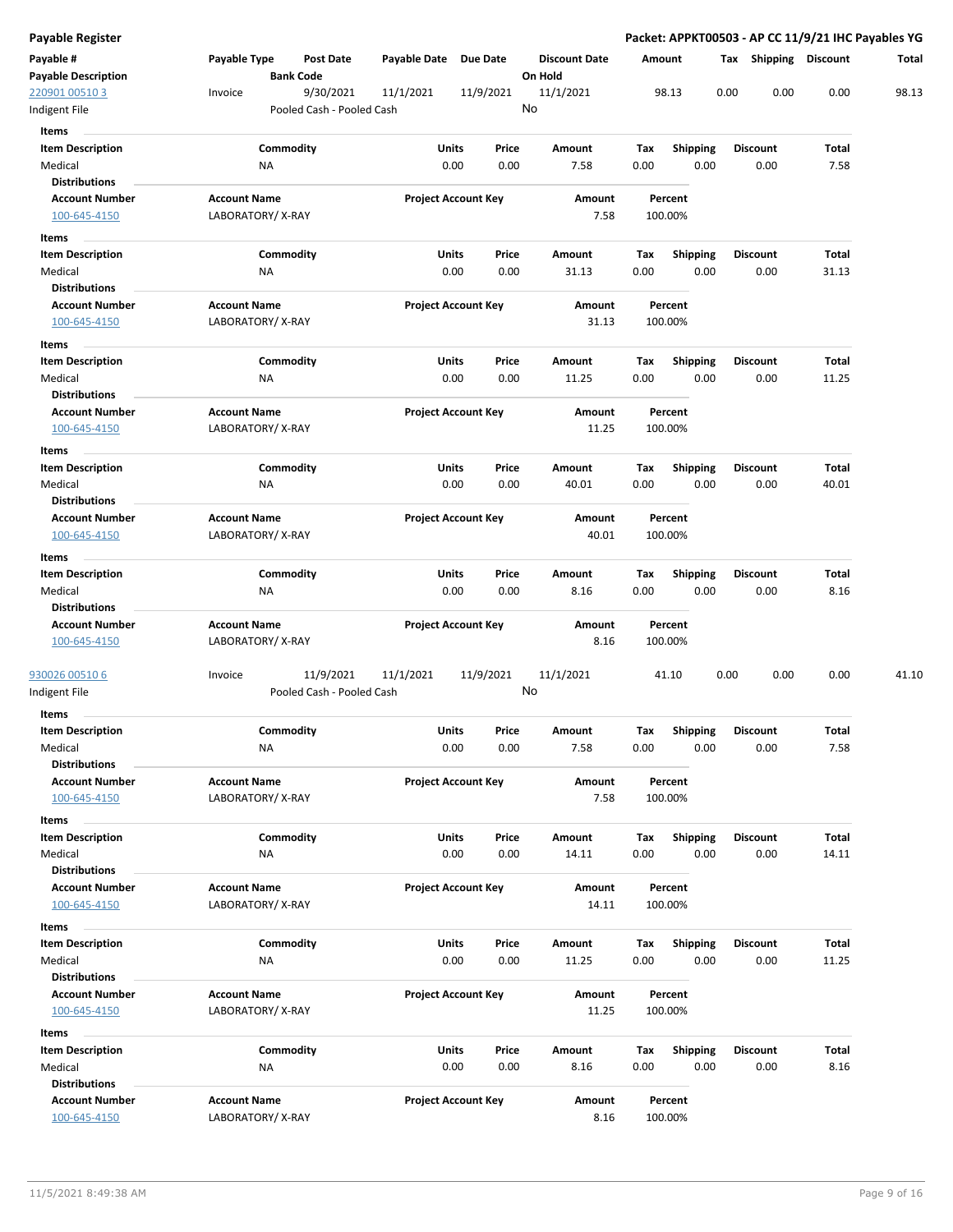| Payable Register                              |                                                      |                           |                                |                                 |                    |                  |      |                         | Packet: APPKT00503 - AP CC 11/9/21 IHC Payables YG |        |
|-----------------------------------------------|------------------------------------------------------|---------------------------|--------------------------------|---------------------------------|--------------------|------------------|------|-------------------------|----------------------------------------------------|--------|
| Payable #<br><b>Payable Description</b>       | Payable Type<br><b>Post Date</b><br><b>Bank Code</b> | Payable Date Due Date     |                                | <b>Discount Date</b><br>On Hold | Amount             |                  |      |                         | Tax Shipping Discount                              | Total  |
| SO19936 00510 4                               | 11/9/2021<br>Invoice                                 | 11/1/2021                 | 11/9/2021                      | 11/1/2021                       | 92.11              |                  | 0.00 | 0.00                    | 0.00                                               | 92.11  |
| Indigent File                                 |                                                      | Pooled Cash - Pooled Cash |                                | No                              |                    |                  |      |                         |                                                    |        |
| Items                                         |                                                      |                           |                                |                                 |                    |                  |      |                         |                                                    |        |
| <b>Item Description</b>                       | Commodity                                            |                           | Units<br>Price                 | Amount                          | Tax                | <b>Shipping</b>  |      | <b>Discount</b>         | Total                                              |        |
| Medical                                       | ΝA                                                   |                           | 0.00<br>0.00                   | 52.20                           | 0.00               | 0.00             |      | 0.00                    | 52.20                                              |        |
| <b>Distributions</b>                          |                                                      |                           |                                |                                 |                    |                  |      |                         |                                                    |        |
| <b>Account Number</b>                         | <b>Account Name</b>                                  |                           | <b>Project Account Key</b>     | Amount                          | Percent            |                  |      |                         |                                                    |        |
| 100-565-4050                                  | PRISONER MEDICAL                                     |                           |                                | 52.20                           | 100.00%            |                  |      |                         |                                                    |        |
| Items                                         |                                                      |                           |                                |                                 |                    |                  |      |                         |                                                    |        |
| <b>Item Description</b>                       | Commodity                                            |                           | Units<br>Price                 | Amount                          | Tax                | <b>Shipping</b>  |      | <b>Discount</b>         | Total                                              |        |
| Medical                                       | ΝA                                                   |                           | 0.00<br>0.00                   | 6.53                            | 0.00               | 0.00             |      | 0.00                    | 6.53                                               |        |
| <b>Distributions</b>                          |                                                      |                           |                                |                                 |                    |                  |      |                         |                                                    |        |
| <b>Account Number</b><br>100-565-4050         | <b>Account Name</b><br>PRISONER MEDICAL              |                           | <b>Project Account Key</b>     | Amount<br>6.53                  | Percent<br>100.00% |                  |      |                         |                                                    |        |
| Items                                         |                                                      |                           |                                |                                 |                    |                  |      |                         |                                                    |        |
| <b>Item Description</b><br>Medical            | Commodity<br>NA                                      |                           | Units<br>Price<br>0.00<br>0.00 | Amount<br>20.23                 | Tax<br>0.00        | Shipping<br>0.00 |      | <b>Discount</b><br>0.00 | Total<br>20.23                                     |        |
| <b>Distributions</b>                          |                                                      |                           |                                |                                 |                    |                  |      |                         |                                                    |        |
| <b>Account Number</b>                         | <b>Account Name</b>                                  |                           | <b>Project Account Key</b>     | Amount                          | Percent            |                  |      |                         |                                                    |        |
| 100-565-4050                                  | PRISONER MEDICAL                                     |                           |                                | 20.23                           | 100.00%            |                  |      |                         |                                                    |        |
| Items                                         |                                                      |                           |                                |                                 |                    |                  |      |                         |                                                    |        |
| <b>Item Description</b>                       | Commodity                                            |                           | Units<br>Price<br>0.00<br>0.00 | Amount<br>3.99                  | Tax<br>0.00        | Shipping<br>0.00 |      | <b>Discount</b><br>0.00 | Total<br>3.99                                      |        |
| Medical<br><b>Distributions</b>               | NA                                                   |                           |                                |                                 |                    |                  |      |                         |                                                    |        |
| <b>Account Number</b>                         | <b>Account Name</b>                                  |                           | <b>Project Account Key</b>     | Amount                          | Percent            |                  |      |                         |                                                    |        |
| 100-565-4050                                  | PRISONER MEDICAL                                     |                           |                                | 3.99                            | 100.00%            |                  |      |                         |                                                    |        |
| Items                                         |                                                      |                           |                                |                                 |                    |                  |      |                         |                                                    |        |
| <b>Item Description</b>                       | Commodity                                            |                           | Units<br>Price                 | Amount                          | Tax                | <b>Shipping</b>  |      | <b>Discount</b>         | Total                                              |        |
| Medical<br><b>Distributions</b>               | ΝA                                                   |                           | 0.00<br>0.00                   | 5.57                            | 0.00               | 0.00             |      | 0.00                    | 5.57                                               |        |
| <b>Account Number</b>                         | <b>Account Name</b>                                  |                           | <b>Project Account Key</b>     | Amount                          | Percent            |                  |      |                         |                                                    |        |
| 100-565-4050                                  | PRISONER MEDICAL                                     |                           |                                | 5.57                            | 100.00%            |                  |      |                         |                                                    |        |
|                                               |                                                      |                           |                                |                                 |                    |                  |      |                         |                                                    |        |
| Items<br><b>Item Description</b>              | Commodity                                            |                           | Units<br>Price                 | Amount                          | Tax                | Shipping         |      | <b>Discount</b>         | Total                                              |        |
| Medical                                       | NA                                                   |                           | 0.00<br>0.00                   | 3.59                            | 0.00               | 0.00             |      | 0.00                    | 3.59                                               |        |
| <b>Distributions</b>                          |                                                      |                           |                                |                                 |                    |                  |      |                         |                                                    |        |
| <b>Account Number</b>                         | <b>Account Name</b>                                  |                           | <b>Project Account Key</b>     | Amount                          | Percent            |                  |      |                         |                                                    |        |
| 100-565-4050                                  | PRISONER MEDICAL                                     |                           |                                | 3.59                            | 100.00%            |                  |      |                         |                                                    |        |
| Vendor: 01088 - PULMONARY DIAGNOSTICS AND     |                                                      |                           |                                |                                 |                    |                  |      |                         | <b>Vendor Total:</b>                               | 228.09 |
| 210634 01088 1                                | 11/9/2021<br>Invoice                                 | 11/1/2021                 | 11/9/2021                      | 11/1/2021                       | 228.09             |                  | 0.00 | 0.00                    | 0.00                                               | 228.09 |
| Indigent File                                 |                                                      | Pooled Cash - Pooled Cash |                                | No                              |                    |                  |      |                         |                                                    |        |
| Items                                         |                                                      |                           |                                |                                 |                    |                  |      |                         |                                                    |        |
| <b>Item Description</b>                       | Commodity                                            |                           | Units<br>Price                 | Amount                          | Tax                | <b>Shipping</b>  |      | <b>Discount</b>         | Total                                              |        |
| Medical                                       | NA                                                   |                           | 0.00<br>0.00                   | 98.98                           | 0.00               | 0.00             |      | 0.00                    | 98.98                                              |        |
| <b>Distributions</b>                          |                                                      |                           |                                |                                 |                    |                  |      |                         |                                                    |        |
| <b>Account Number</b>                         | <b>Account Name</b>                                  |                           | <b>Project Account Key</b>     | Amount                          | Percent            |                  |      |                         |                                                    |        |
| 100-645-4110                                  | PHYSICIAN, NON-EMERGENCY                             |                           |                                | 98.98                           | 100.00%            |                  |      |                         |                                                    |        |
| Items                                         |                                                      |                           |                                |                                 |                    |                  |      |                         |                                                    |        |
| <b>Item Description</b>                       | Commodity                                            |                           | Units<br>Price                 | Amount                          | Tax                | <b>Shipping</b>  |      | <b>Discount</b>         | Total                                              |        |
| Medical                                       | NA                                                   |                           | 0.00<br>0.00                   | 45.98                           | 0.00               | 0.00             |      | 0.00                    | 45.98                                              |        |
| <b>Distributions</b><br><b>Account Number</b> | <b>Account Name</b>                                  |                           |                                |                                 |                    |                  |      |                         |                                                    |        |
| 100-645-4110                                  | PHYSICIAN, NON-EMERGENCY                             |                           | <b>Project Account Key</b>     | Amount<br>45.98                 | Percent<br>100.00% |                  |      |                         |                                                    |        |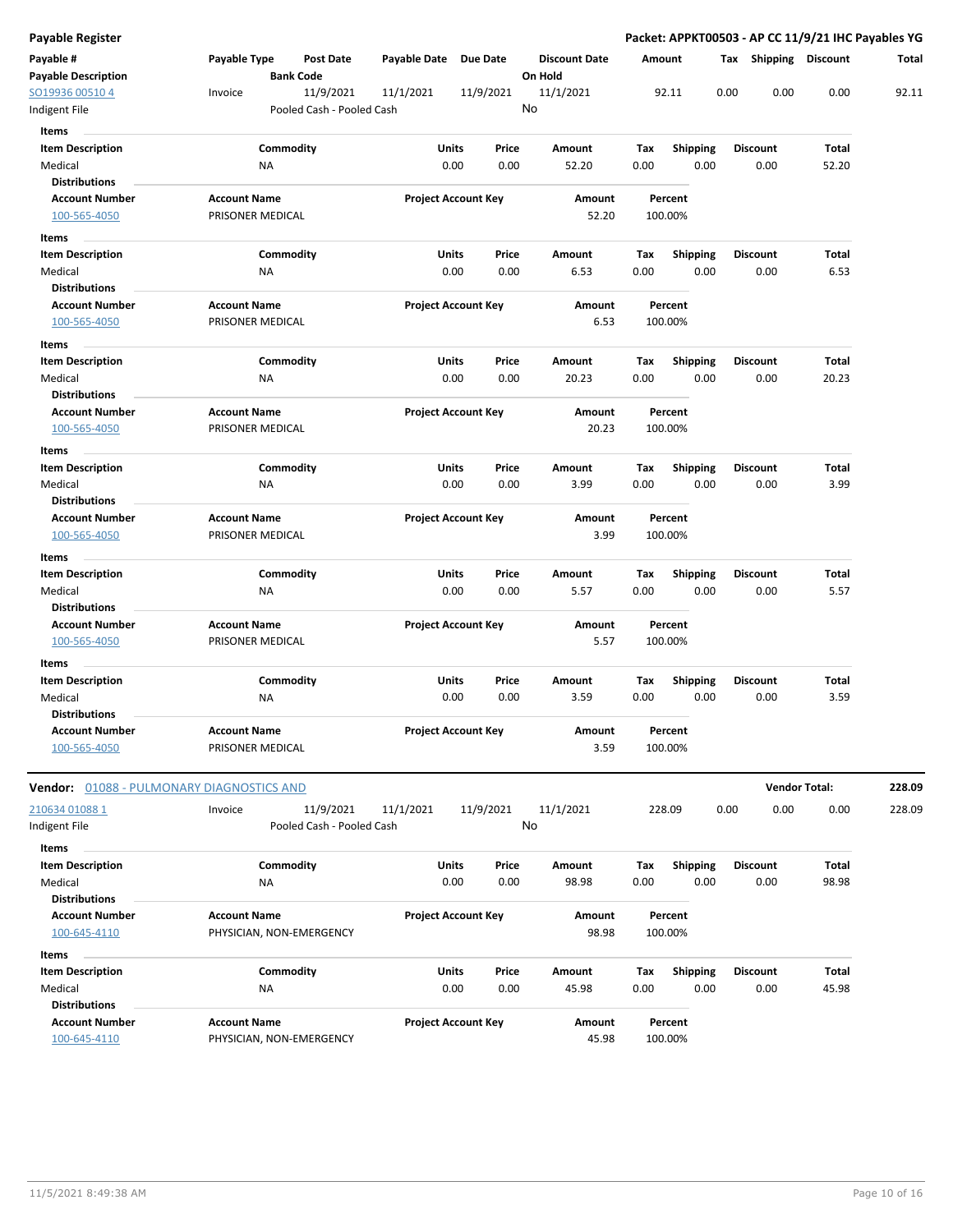| <b>Payable Register</b>                    |                                         |                            |           |                      |      |                    | Packet: APPKT00503 - AP CC 11/9/21 IHC Payables YG |                      |        |
|--------------------------------------------|-----------------------------------------|----------------------------|-----------|----------------------|------|--------------------|----------------------------------------------------|----------------------|--------|
| Payable #                                  | Payable Type<br><b>Post Date</b>        | Payable Date Due Date      |           | <b>Discount Date</b> |      | Amount             | Tax Shipping Discount                              |                      | Total  |
| <b>Payable Description</b>                 | <b>Bank Code</b>                        |                            |           | On Hold              |      |                    |                                                    |                      |        |
| Items                                      |                                         |                            |           |                      |      |                    |                                                    |                      |        |
| <b>Item Description</b>                    | Commodity                               | Units                      | Price     | Amount               | Tax  | <b>Shipping</b>    | <b>Discount</b>                                    | Total                |        |
| Medical                                    | <b>NA</b>                               | 0.00                       | 0.00      | 41.70                | 0.00 | 0.00               | 0.00                                               | 41.70                |        |
| <b>Distributions</b>                       |                                         |                            |           |                      |      |                    |                                                    |                      |        |
| <b>Account Number</b>                      | <b>Account Name</b>                     | <b>Project Account Key</b> |           | Amount               |      | Percent            |                                                    |                      |        |
| 100-645-4110                               | PHYSICIAN, NON-EMERGENCY                |                            |           | 41.70                |      | 100.00%            |                                                    |                      |        |
| Items                                      |                                         |                            |           |                      |      |                    |                                                    |                      |        |
| <b>Item Description</b>                    | Commodity                               | Units                      | Price     | Amount               | Tax  | Shipping           | <b>Discount</b>                                    | <b>Total</b>         |        |
| Medical                                    | NA                                      | 0.00                       | 0.00      | 41.43                | 0.00 | 0.00               | 0.00                                               | 41.43                |        |
| <b>Distributions</b>                       |                                         |                            |           |                      |      |                    |                                                    |                      |        |
| <b>Account Number</b>                      | <b>Account Name</b>                     | <b>Project Account Key</b> |           | Amount               |      | Percent            |                                                    |                      |        |
| 100-645-4110                               | PHYSICIAN, NON-EMERGENCY                |                            |           | 41.43                |      | 100.00%            |                                                    |                      |        |
| Vendor: 00220 - RED RIVER VALLEY RADIOLOGY |                                         |                            |           |                      |      |                    |                                                    | <b>Vendor Total:</b> | 115.48 |
| 210425 00220 1                             | 11/9/2021<br>Invoice                    | 11/1/2021                  | 11/9/2021 | 11/1/2021            |      | 115.48             | 0.00<br>0.00                                       | 0.00                 | 115.48 |
| Indigent File                              | Pooled Cash - Pooled Cash               |                            |           | No                   |      |                    |                                                    |                      |        |
| Items                                      |                                         |                            |           |                      |      |                    |                                                    |                      |        |
| <b>Item Description</b>                    | Commodity                               | Units                      | Price     | Amount               | Tax  | Shipping           | <b>Discount</b>                                    | <b>Total</b>         |        |
| Medical                                    | <b>NA</b>                               | 0.00                       | 0.00      | 115.48               | 0.00 | 0.00               | 0.00                                               | 115.48               |        |
| <b>Distributions</b>                       |                                         |                            |           |                      |      |                    |                                                    |                      |        |
| <b>Account Number</b><br>100-645-4150      | <b>Account Name</b><br>LABORATORY/X-RAY | <b>Project Account Key</b> |           | Amount<br>115.48     |      | Percent<br>100.00% |                                                    |                      |        |
|                                            |                                         |                            |           |                      |      |                    |                                                    |                      |        |
| Vendor: 00290 - SHAH, DR. JAGDISH A.       |                                         |                            |           |                      |      |                    |                                                    | <b>Vendor Total:</b> | 198.76 |
| 210427 00290 1                             | 9/30/2021<br>Invoice                    | 11/1/2021                  | 11/9/2021 | 11/1/2021            |      | 198.76             | 0.00<br>0.00                                       | 0.00                 | 198.76 |
| Indigent File                              | Pooled Cash - Pooled Cash               |                            |           | No                   |      |                    |                                                    |                      |        |
| Items                                      |                                         |                            |           |                      |      |                    |                                                    |                      |        |
| <b>Item Description</b>                    | Commodity                               | Units                      | Price     | Amount               | Tax  | Shipping           | <b>Discount</b>                                    | Total                |        |
| Medical                                    | <b>NA</b>                               | 0.00                       | 0.00      | 108.67               | 0.00 | 0.00               | 0.00                                               | 108.67               |        |
| <b>Distributions</b>                       |                                         |                            |           |                      |      |                    |                                                    |                      |        |
| <b>Account Number</b>                      | <b>Account Name</b>                     | <b>Project Account Key</b> |           | Amount               |      | Percent            |                                                    |                      |        |
| 100-645-4110                               | PHYSICIAN, NON-EMERGENCY                |                            |           | 108.67               |      | 100.00%            |                                                    |                      |        |
| Items                                      |                                         |                            |           |                      |      |                    |                                                    |                      |        |
| <b>Item Description</b>                    | Commodity                               | Units                      | Price     | Amount               | Tax  | <b>Shipping</b>    | <b>Discount</b>                                    | Total                |        |
| Medical                                    | <b>NA</b>                               | 0.00                       | 0.00      | 38.76                | 0.00 | 0.00               | 0.00                                               | 38.76                |        |
| <b>Distributions</b>                       |                                         |                            |           |                      |      |                    |                                                    |                      |        |
| <b>Account Number</b>                      | <b>Account Name</b>                     | <b>Project Account Key</b> |           | Amount               |      | Percent            |                                                    |                      |        |
| 100-645-4110                               | PHYSICIAN, NON-EMERGENCY                |                            |           | 38.76                |      | 100.00%            |                                                    |                      |        |
| Items                                      |                                         |                            |           |                      |      |                    |                                                    |                      |        |
| <b>Item Description</b>                    | Commodity                               | Units                      | Price     | Amount               | Tax  | Shipping           | <b>Discount</b>                                    | Total                |        |
| Medical                                    | NA                                      | 0.00                       | 0.00      | 51.33                | 0.00 | 0.00               | 0.00                                               | 51.33                |        |
| <b>Distributions</b>                       |                                         |                            |           |                      |      |                    |                                                    |                      |        |
| <b>Account Number</b>                      | <b>Account Name</b>                     | <b>Project Account Key</b> |           | Amount               |      | Percent            |                                                    |                      |        |
| 100-645-4110                               | PHYSICIAN, NON-EMERGENCY                |                            |           | 51.33                |      | 100.00%            |                                                    |                      |        |
| Vendor: 01171 - SHERMAN MD PROVIDER INC    |                                         |                            |           |                      |      |                    |                                                    | <b>Vendor Total:</b> | 43.85  |
| SO19936 01171 3                            | Invoice<br>11/9/2021                    | 11/1/2021                  | 11/9/2021 | 11/1/2021            |      | 43.85              | 0.00<br>0.00                                       | 0.00                 | 43.85  |
| Indigent File                              | Pooled Cash - Pooled Cash               |                            |           | No                   |      |                    |                                                    |                      |        |
| Items                                      |                                         |                            |           |                      |      |                    |                                                    |                      |        |
| <b>Item Description</b>                    | Commodity                               | Units                      | Price     | Amount               | Tax  | <b>Shipping</b>    | <b>Discount</b>                                    | Total                |        |
| Medical                                    | NA                                      | 0.00                       | 0.00      | 33.27                | 0.00 | 0.00               | 0.00                                               | 33.27                |        |
| <b>Distributions</b>                       |                                         |                            |           |                      |      |                    |                                                    |                      |        |
| <b>Account Number</b>                      | <b>Account Name</b>                     | <b>Project Account Key</b> |           | Amount               |      | Percent            |                                                    |                      |        |
| 100-565-4050                               | PRISONER MEDICAL                        |                            |           | 33.27                |      | 100.00%            |                                                    |                      |        |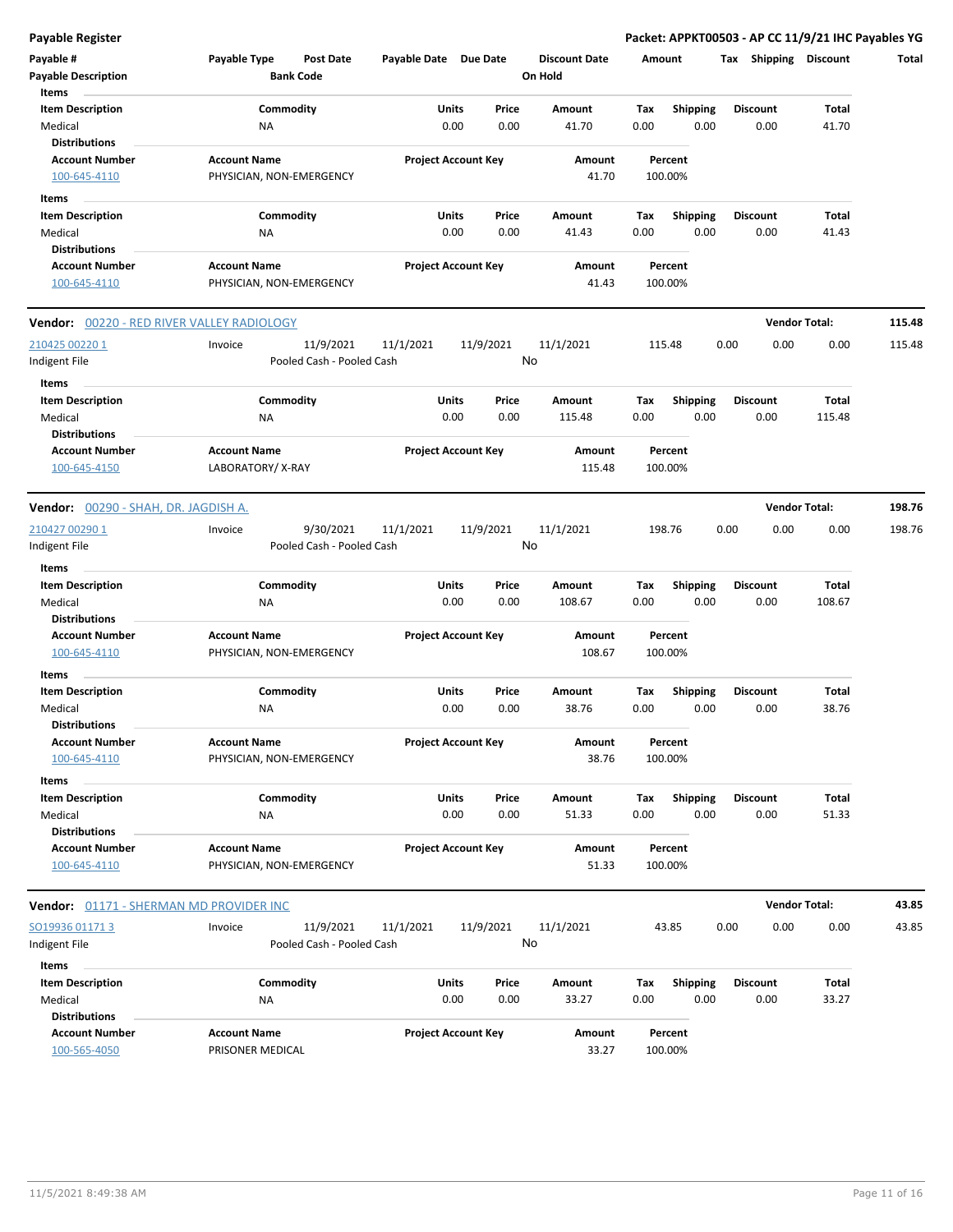| <b>Payable Register</b>                    |                                                      |                       |                            |                                 | Packet: APPKT00503 - AP CC 11/9/21 IHC Payables YG |                       |                      |          |
|--------------------------------------------|------------------------------------------------------|-----------------------|----------------------------|---------------------------------|----------------------------------------------------|-----------------------|----------------------|----------|
| Payable #<br><b>Payable Description</b>    | Payable Type<br><b>Post Date</b><br><b>Bank Code</b> | Payable Date Due Date |                            | <b>Discount Date</b><br>On Hold | Amount                                             | Tax Shipping Discount |                      | Total    |
| Items                                      |                                                      |                       |                            |                                 |                                                    |                       |                      |          |
| <b>Item Description</b>                    | Commodity                                            |                       | Units<br>Price             | Amount                          | <b>Shipping</b><br>Tax                             | <b>Discount</b>       | <b>Total</b>         |          |
| Medical                                    | ΝA                                                   |                       | 0.00<br>0.00               | 10.58                           | 0.00<br>0.00                                       | 0.00                  | 10.58                |          |
| <b>Distributions</b>                       |                                                      |                       |                            |                                 |                                                    |                       |                      |          |
| <b>Account Number</b>                      | <b>Account Name</b>                                  |                       | <b>Project Account Key</b> | Amount                          | Percent                                            |                       |                      |          |
| 100-565-4050                               | PRISONER MEDICAL                                     |                       |                            | 10.58                           | 100.00%                                            |                       |                      |          |
| Vendor: 00998 - SYED, DR. IFTEQAR M.       |                                                      |                       |                            |                                 |                                                    |                       | <b>Vendor Total:</b> | 33.27    |
| 170305 00998 6                             | 9/30/2021<br>Invoice                                 | 11/1/2021             | 11/9/2021                  | 11/1/2021                       | 33.27                                              | 0.00<br>0.00          | 0.00                 | 33.27    |
| Indigent File                              | Pooled Cash - Pooled Cash                            |                       |                            | No                              |                                                    |                       |                      |          |
| Items                                      |                                                      |                       |                            |                                 |                                                    |                       |                      |          |
| <b>Item Description</b>                    | Commodity                                            |                       | Units<br>Price             | Amount                          | Tax<br><b>Shipping</b>                             | <b>Discount</b>       | <b>Total</b>         |          |
| Medical                                    | ΝA                                                   |                       | 0.00<br>0.00               | 33.27                           | 0.00<br>0.00                                       | 0.00                  | 33.27                |          |
| <b>Distributions</b>                       |                                                      |                       |                            |                                 |                                                    |                       |                      |          |
| Account Number<br>100-645-4110             | <b>Account Name</b><br>PHYSICIAN, NON-EMERGENCY      |                       | <b>Project Account Key</b> | Amount<br>33.27                 | Percent<br>100.00%                                 |                       |                      |          |
| Vendor: 01061 - TEXOMA MEDICAL CENTER      |                                                      |                       |                            |                                 |                                                    |                       | <b>Vendor Total:</b> | 3,002.51 |
| SO41364 01061 1                            | 9/30/2021<br>Invoice                                 | 11/1/2021             | 11/9/2021                  | 11/1/2021                       | 3,002.51                                           | 0.00<br>0.00          | 0.00                 | 3,002.51 |
| Indigent File                              | Pooled Cash - Pooled Cash                            |                       |                            | No                              |                                                    |                       |                      |          |
|                                            |                                                      |                       |                            |                                 |                                                    |                       |                      |          |
| Items                                      |                                                      |                       |                            |                                 |                                                    |                       |                      |          |
| <b>Item Description</b>                    | Commodity                                            |                       | Units<br>Price             | Amount                          | Tax<br><b>Shipping</b>                             | <b>Discount</b>       | <b>Total</b>         |          |
| Medical                                    | ΝA                                                   |                       | 0.00<br>0.00               | 3,002.51                        | 0.00<br>0.00                                       | 0.00                  | 3,002.51             |          |
| <b>Distributions</b>                       |                                                      |                       |                            |                                 |                                                    |                       |                      |          |
| <b>Account Number</b>                      | <b>Account Name</b>                                  |                       | <b>Project Account Key</b> | Amount                          | Percent                                            |                       |                      |          |
| 100-565-4050                               | PRISONER MEDICAL                                     |                       |                            | 3,002.51                        | 100.00%                                            |                       |                      |          |
| <b>Vendor: 01177 - TMC BONHAM HOSPITAL</b> |                                                      |                       |                            |                                 |                                                    |                       | <b>Vendor Total:</b> | 7,381.05 |
| 210634 01177 2                             | 9/30/2021<br>Invoice                                 | 11/1/2021             | 11/9/2021                  | 11/1/2021                       | 136.95                                             | 0.00<br>0.00          | 0.00                 | 136.95   |
| Indigent File                              | Pooled Cash - Pooled Cash                            |                       |                            | No                              |                                                    |                       |                      |          |
| Items                                      |                                                      |                       |                            |                                 |                                                    |                       |                      |          |
| <b>Item Description</b>                    | Commodity                                            |                       | Units<br>Price             | Amount                          | Tax<br><b>Shipping</b>                             | <b>Discount</b>       | Total                |          |
| Medical                                    | ΝA                                                   |                       | 0.00<br>0.00               | 136.95                          | 0.00<br>0.00                                       | 0.00                  | 136.95               |          |
| <b>Distributions</b>                       |                                                      |                       |                            |                                 |                                                    |                       |                      |          |
| <b>Account Number</b>                      | <b>Account Name</b>                                  |                       | <b>Project Account Key</b> | Amount                          | Percent                                            |                       |                      |          |
| 100-645-4140                               | HOSPITAL, OUTPATIENT                                 |                       |                            | 136.95                          | 100.00%                                            |                       |                      |          |
| 210635 01177 1                             | Invoice<br>11/9/2021                                 | 11/1/2021             | 11/9/2021                  | 11/1/2021                       | 177.60                                             | 0.00<br>0.00          | 0.00                 | 177.60   |
| Indigent File                              | Pooled Cash - Pooled Cash                            |                       |                            | No                              |                                                    |                       |                      |          |
| Items                                      |                                                      |                       |                            |                                 |                                                    |                       |                      |          |
| <b>Item Description</b>                    | Commodity                                            |                       | <b>Units</b><br>Price      | Amount                          | <b>Shipping</b><br>Tax                             | <b>Discount</b>       | Total                |          |
| Medical                                    | NA                                                   |                       | 0.00<br>0.00               | 177.60                          | 0.00<br>0.00                                       | 0.00                  | 177.60               |          |
| <b>Distributions</b>                       |                                                      |                       |                            |                                 |                                                    |                       |                      |          |
| <b>Account Number</b>                      | <b>Account Name</b>                                  |                       | <b>Project Account Key</b> | Amount                          | Percent                                            |                       |                      |          |
| 100-645-4140                               | HOSPITAL, OUTPATIENT                                 |                       |                            | 177.60                          | 100.00%                                            |                       |                      |          |
| 220901 01177 1                             | 9/30/2021<br>Invoice                                 | 11/1/2021             | 11/9/2021                  | 11/1/2021                       | 1,630.80                                           | 0.00<br>0.00          | 0.00                 | 1,630.80 |
|                                            | Pooled Cash - Pooled Cash                            |                       |                            | No                              |                                                    |                       |                      |          |
| Indigent File                              |                                                      |                       |                            |                                 |                                                    |                       |                      |          |
| Items                                      |                                                      |                       |                            |                                 |                                                    |                       |                      |          |
| <b>Item Description</b>                    | Commodity                                            |                       | <b>Units</b><br>Price      | Amount                          | <b>Shipping</b><br>Tax                             | <b>Discount</b>       | <b>Total</b>         |          |
| Medical                                    | NA                                                   |                       | 0.00<br>0.00               | 1,630.80                        | 0.00<br>0.00                                       | 0.00                  | 1,630.80             |          |
| <b>Distributions</b>                       |                                                      |                       |                            |                                 |                                                    |                       |                      |          |
| <b>Account Number</b>                      | <b>Account Name</b>                                  |                       | <b>Project Account Key</b> | Amount                          | Percent                                            |                       |                      |          |
| 100-645-4140                               | HOSPITAL, OUTPATIENT                                 |                       |                            | 1,630.80                        | 100.00%                                            |                       |                      |          |
|                                            |                                                      |                       |                            |                                 |                                                    |                       |                      |          |
| SO16119 01177 3                            | 11/9/2021<br>Invoice                                 | 11/1/2021             | 11/9/2021                  | 11/1/2021                       | 430.65                                             | 0.00<br>0.00          | 0.00                 | 430.65   |
| Indigent File                              | Pooled Cash - Pooled Cash                            |                       |                            | No                              |                                                    |                       |                      |          |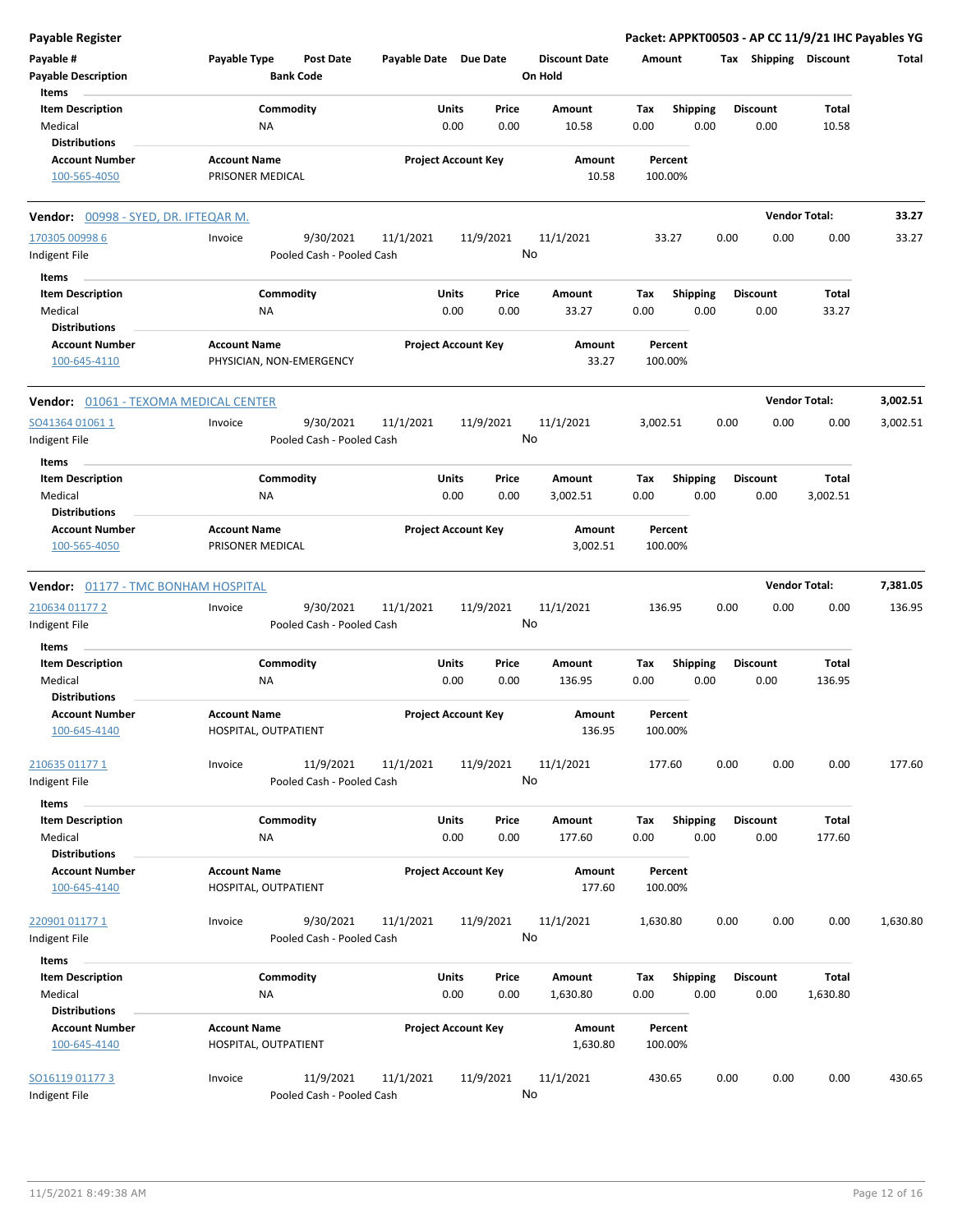| <b>Payable Register</b>                                             |                                                      |                            |                 |                                 | Packet: APPKT00503 - AP CC 11/9/21 IHC Payables YG |                         |                       |        |
|---------------------------------------------------------------------|------------------------------------------------------|----------------------------|-----------------|---------------------------------|----------------------------------------------------|-------------------------|-----------------------|--------|
| Payable #<br><b>Payable Description</b>                             | Payable Type<br><b>Post Date</b><br><b>Bank Code</b> | Payable Date Due Date      |                 | <b>Discount Date</b><br>On Hold | Amount                                             | Tax Shipping Discount   |                       | Total  |
| Items<br><b>Item Description</b><br>Medical                         | Commodity<br>NA                                      | Units<br>0.00              | Price<br>0.00   | Amount<br>430.65                | Tax<br><b>Shipping</b><br>0.00<br>0.00             | <b>Discount</b><br>0.00 | Total<br>430.65       |        |
| <b>Distributions</b><br><b>Account Number</b><br>100-565-4050       | <b>Account Name</b><br>PRISONER MEDICAL              | <b>Project Account Key</b> |                 | Amount<br>430.65                | Percent<br>100.00%                                 |                         |                       |        |
| SO24341 01177 2<br>Indigent File                                    | 11/9/2021<br>Invoice<br>Pooled Cash - Pooled Cash    | 11/1/2021                  | 11/9/2021<br>No | 11/1/2021                       | 246.45                                             | 0.00<br>0.00            | 0.00                  | 246.45 |
| Items<br><b>Item Description</b><br>Medical<br><b>Distributions</b> | Commodity<br>ΝA                                      | Units<br>0.00              | Price<br>0.00   | Amount<br>246.45                | <b>Shipping</b><br>Tax<br>0.00<br>0.00             | <b>Discount</b><br>0.00 | Total<br>246.45       |        |
| <b>Account Number</b><br>100-565-4050                               | <b>Account Name</b><br>PRISONER MEDICAL              | <b>Project Account Key</b> |                 | Amount<br>246.45                | Percent<br>100.00%                                 |                         |                       |        |
| SO40377 01177 3<br>Indigent File                                    | 11/9/2021<br>Invoice<br>Pooled Cash - Pooled Cash    | 11/1/2021                  | 11/9/2021<br>No | 11/1/2021                       | 90.30                                              | 0.00<br>0.00            | 0.00                  | 90.30  |
| Items<br><b>Item Description</b><br>Medical<br><b>Distributions</b> | Commodity<br>NA                                      | Units<br>0.00              | Price<br>0.00   | <b>Amount</b><br>90.30          | <b>Shipping</b><br>Tax<br>0.00<br>0.00             | <b>Discount</b><br>0.00 | Total<br>90.30        |        |
| <b>Account Number</b><br>100-565-4050                               | <b>Account Name</b><br>PRISONER MEDICAL              | <b>Project Account Key</b> |                 | Amount<br>90.30                 | Percent<br>100.00%                                 |                         |                       |        |
| SO40377 01177 4<br>Indigent File                                    | 11/9/2021<br>Invoice<br>Pooled Cash - Pooled Cash    | 11/1/2021                  | 11/9/2021<br>No | 11/1/2021                       | 90.30                                              | 0.00<br>0.00            | 0.00                  | 90.30  |
| Items<br><b>Item Description</b><br>Medical<br><b>Distributions</b> | Commodity<br>NA                                      | Units<br>0.00              | Price<br>0.00   | Amount<br>90.30                 | <b>Shipping</b><br>Tax<br>0.00<br>0.00             | <b>Discount</b><br>0.00 | Total<br>90.30        |        |
| <b>Account Number</b><br>100-565-4050                               | <b>Account Name</b><br>PRISONER MEDICAL              | <b>Project Account Key</b> |                 | Amount<br>90.30                 | Percent<br>100.00%                                 |                         |                       |        |
| SO41031 01177 3<br>Indigent File<br>Items                           | 9/30/2021<br>Invoice<br>Pooled Cash - Pooled Cash    | 11/1/2021                  | 11/9/2021<br>No | 11/1/2021                       | 74.70                                              | 0.00<br>0.00            | 0.00                  | 74.70  |
| <b>Item Description</b><br>Medical<br><b>Distributions</b>          | Commodity<br>NA                                      | Units<br>0.00              | Price<br>0.00   | Amount<br>74.70                 | Shipping<br>Tax<br>0.00<br>0.00                    | <b>Discount</b><br>0.00 | <b>Total</b><br>74.70 |        |
| <b>Account Number</b><br>100-565-4050                               | <b>Account Name</b><br>PRISONER MEDICAL              | <b>Project Account Key</b> |                 | Amount<br>74.70                 | Percent<br>100.00%                                 |                         |                       |        |
| SO41121 01177 1<br>Indigent File                                    | 11/9/2021<br>Invoice<br>Pooled Cash - Pooled Cash    | 11/1/2021                  | 11/9/2021<br>No | 11/1/2021                       | 90.30                                              | 0.00<br>0.00            | 0.00                  | 90.30  |
| Items<br><b>Item Description</b><br>Medical<br><b>Distributions</b> | Commodity<br>NA                                      | Units<br>0.00              | Price<br>0.00   | Amount<br>90.30                 | <b>Shipping</b><br>Tax<br>0.00<br>0.00             | <b>Discount</b><br>0.00 | Total<br>90.30        |        |
| <b>Account Number</b><br>100-565-4050                               | <b>Account Name</b><br>PRISONER MEDICAL              | <b>Project Account Key</b> |                 | Amount<br>90.30                 | Percent<br>100.00%                                 |                         |                       |        |
| SO41148 01177 1<br>Indigent File                                    | 11/9/2021<br>Invoice<br>Pooled Cash - Pooled Cash    | 11/1/2021                  | 11/9/2021<br>No | 11/1/2021                       | 74.70                                              | 0.00<br>0.00            | 0.00                  | 74.70  |
| Items                                                               |                                                      |                            |                 |                                 |                                                    |                         |                       |        |
| <b>Item Description</b><br>Medical                                  | Commodity<br>ΝA                                      | Units<br>0.00              | Price<br>0.00   | Amount<br>74.70                 | Tax<br><b>Shipping</b><br>0.00<br>0.00             | <b>Discount</b><br>0.00 | <b>Total</b><br>74.70 |        |
| <b>Distributions</b>                                                |                                                      |                            |                 |                                 |                                                    |                         |                       |        |
| <b>Account Number</b><br>100-565-4050                               | <b>Account Name</b><br>PRISONER MEDICAL              | <b>Project Account Key</b> |                 | Amount<br>74.70                 | Percent<br>100.00%                                 |                         |                       |        |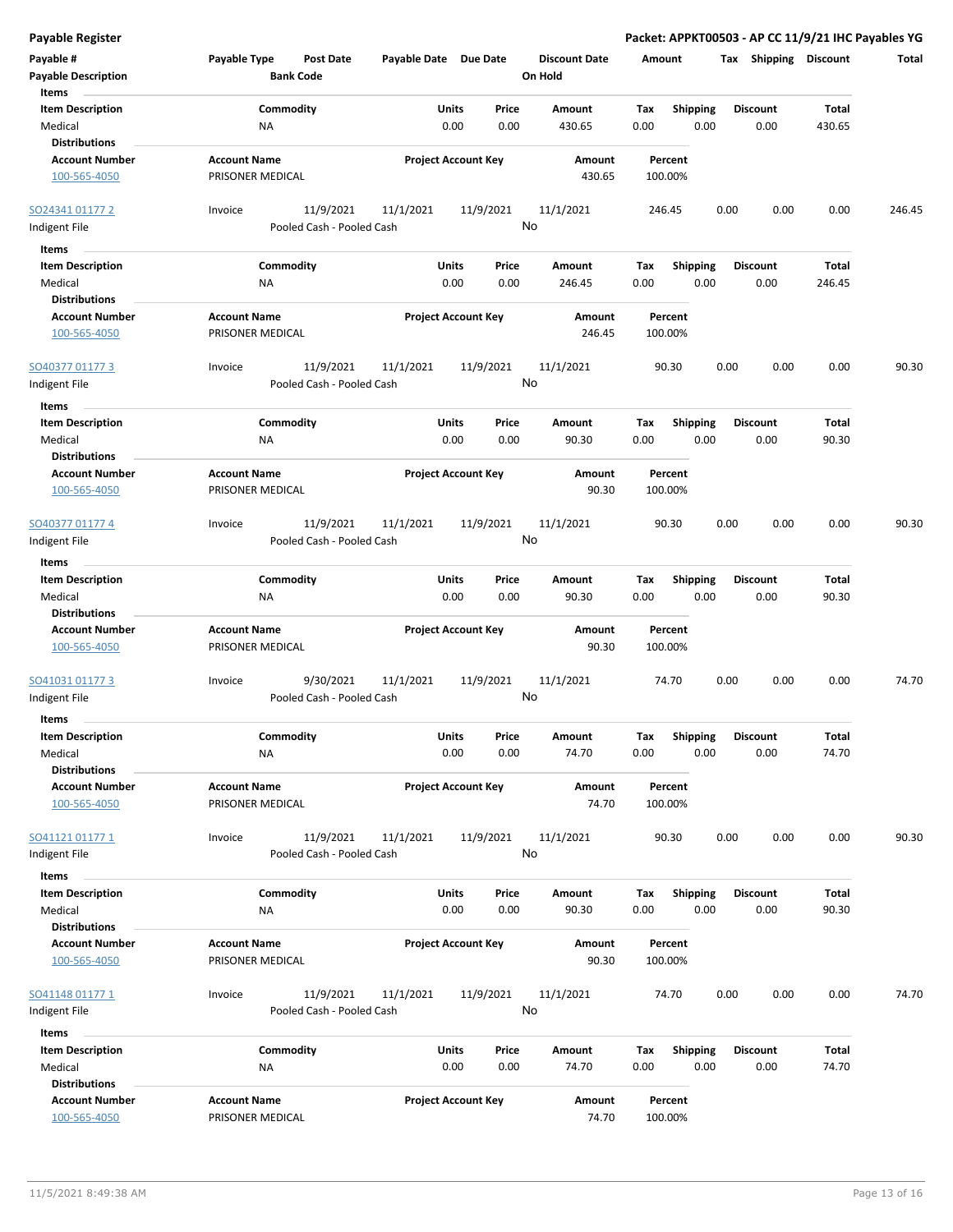| Payable Register                      |                                         |                           |                       |                            |    |                      |          |                    |      |                       |          | Packet: APPKT00503 - AP CC 11/9/21 IHC Payables YG |
|---------------------------------------|-----------------------------------------|---------------------------|-----------------------|----------------------------|----|----------------------|----------|--------------------|------|-----------------------|----------|----------------------------------------------------|
| Payable #                             | Payable Type                            | Post Date                 | Payable Date Due Date |                            |    | <b>Discount Date</b> | Amount   |                    |      | Tax Shipping Discount |          | Total                                              |
| <b>Payable Description</b>            |                                         | <b>Bank Code</b>          |                       |                            |    | On Hold              |          |                    |      |                       |          |                                                    |
| SO41219 01177 1                       | Invoice                                 | 11/9/2021                 | 11/1/2021             | 11/9/2021                  |    | 11/1/2021            | 294.00   |                    | 0.00 | 0.00                  | 0.00     | 294.00                                             |
| Indigent File                         |                                         | Pooled Cash - Pooled Cash |                       |                            | No |                      |          |                    |      |                       |          |                                                    |
| Items                                 |                                         |                           |                       |                            |    |                      |          |                    |      |                       |          |                                                    |
| <b>Item Description</b>               |                                         | Commodity                 |                       | Units<br>Price             |    | Amount               | Tax      | <b>Shipping</b>    |      | <b>Discount</b>       | Total    |                                                    |
| Medical                               | NA                                      |                           |                       | 0.00<br>0.00               |    | 294.00               | 0.00     | 0.00               |      | 0.00                  | 294.00   |                                                    |
| <b>Distributions</b>                  |                                         |                           |                       |                            |    |                      |          |                    |      |                       |          |                                                    |
| <b>Account Number</b>                 | <b>Account Name</b>                     |                           |                       | <b>Project Account Key</b> |    | Amount               |          | Percent            |      |                       |          |                                                    |
| 100-565-4050                          | PRISONER MEDICAL                        |                           |                       |                            |    | 294.00               |          | 100.00%            |      |                       |          |                                                    |
| SO41322 01177 1                       | Invoice                                 | 11/9/2021                 | 11/1/2021             | 11/9/2021                  |    | 11/1/2021            | 171.30   |                    | 0.00 | 0.00                  | 0.00     | 171.30                                             |
| Indigent File                         |                                         | Pooled Cash - Pooled Cash |                       |                            | No |                      |          |                    |      |                       |          |                                                    |
| Items                                 |                                         |                           |                       |                            |    |                      |          |                    |      |                       |          |                                                    |
| <b>Item Description</b>               |                                         | Commodity                 |                       | Units<br>Price             |    | Amount               | Tax      | <b>Shipping</b>    |      | <b>Discount</b>       | Total    |                                                    |
| Medical                               | ΝA                                      |                           |                       | 0.00<br>0.00               |    | 171.30               | 0.00     | 0.00               |      | 0.00                  | 171.30   |                                                    |
| <b>Distributions</b>                  |                                         |                           |                       |                            |    |                      |          |                    |      |                       |          |                                                    |
| <b>Account Number</b><br>100-565-4050 | <b>Account Name</b><br>PRISONER MEDICAL |                           |                       | <b>Project Account Key</b> |    | Amount<br>171.30     |          | Percent<br>100.00% |      |                       |          |                                                    |
|                                       |                                         |                           |                       |                            |    |                      |          |                    |      |                       |          |                                                    |
| SO41364 01177 2                       | Invoice                                 | 9/30/2021                 | 11/1/2021             | 11/9/2021                  |    | 11/1/2021            | 1,022.85 |                    | 0.00 | 0.00                  | 0.00     | 1,022.85                                           |
| Indigent File                         |                                         | Pooled Cash - Pooled Cash |                       |                            | No |                      |          |                    |      |                       |          |                                                    |
| Items                                 |                                         |                           |                       |                            |    |                      |          |                    |      |                       |          |                                                    |
| <b>Item Description</b>               |                                         | Commodity                 |                       | Units<br>Price             |    | Amount               | Tax      | <b>Shipping</b>    |      | <b>Discount</b>       | Total    |                                                    |
| Medical                               | ΝA                                      |                           |                       | 0.00<br>0.00               |    | 1,022.85             | 0.00     | 0.00               |      | 0.00                  | 1,022.85 |                                                    |
| <b>Distributions</b>                  |                                         |                           |                       |                            |    |                      |          |                    |      |                       |          |                                                    |
| <b>Account Number</b>                 | <b>Account Name</b>                     |                           |                       | <b>Project Account Key</b> |    | Amount               |          | Percent            |      |                       |          |                                                    |
| 100-565-4050                          | PRISONER MEDICAL                        |                           |                       |                            |    | 1,022.85             |          | 100.00%            |      |                       |          |                                                    |
| SO41364 01177 3                       | Invoice                                 | 9/30/2021                 | 11/1/2021             | 11/9/2021                  |    | 11/1/2021            | 772.65   |                    | 0.00 | 0.00                  | 0.00     | 772.65                                             |
| Indigent File                         |                                         | Pooled Cash - Pooled Cash |                       |                            | No |                      |          |                    |      |                       |          |                                                    |
| Items                                 |                                         |                           |                       |                            |    |                      |          |                    |      |                       |          |                                                    |
| <b>Item Description</b>               |                                         | Commodity                 |                       | Units<br>Price             |    | Amount               | Tax      | Shipping           |      | <b>Discount</b>       | Total    |                                                    |
| Medical                               | ΝA                                      |                           |                       | 0.00<br>0.00               |    | 772.65               | 0.00     | 0.00               |      | 0.00                  | 772.65   |                                                    |
| <b>Distributions</b>                  |                                         |                           |                       |                            |    |                      |          |                    |      |                       |          |                                                    |
| <b>Account Number</b>                 | <b>Account Name</b>                     |                           |                       | <b>Project Account Key</b> |    | Amount               |          | Percent            |      |                       |          |                                                    |
| 100-565-4050                          | PRISONER MEDICAL                        |                           |                       |                            |    | 772.65               |          | 100.00%            |      |                       |          |                                                    |
| SO41406 01177 1                       | Invoice                                 | 9/30/2021                 | 11/1/2021             | 11/9/2021                  |    | 11/1/2021            | 2,077.50 |                    | 0.00 | 0.00                  | 0.00     | 2,077.50                                           |
| Indigent File                         |                                         | Pooled Cash - Pooled Cash |                       |                            | No |                      |          |                    |      |                       |          |                                                    |
| Items                                 |                                         |                           |                       |                            |    |                      |          |                    |      |                       |          |                                                    |
| <b>Item Description</b>               |                                         | Commodity                 |                       | Units<br>Price             |    | Amount               | Tax      | Shipping           |      | <b>Discount</b>       | Total    |                                                    |
| Medical                               | NA                                      |                           |                       | 0.00<br>0.00               |    | 2,077.50             | 0.00     | 0.00               |      | 0.00                  | 2,077.50 |                                                    |
| <b>Distributions</b>                  |                                         |                           |                       |                            |    |                      |          |                    |      |                       |          |                                                    |
| <b>Account Number</b>                 | <b>Account Name</b>                     |                           |                       | <b>Project Account Key</b> |    | Amount               |          | Percent            |      |                       |          |                                                    |
| 100-565-4050                          | PRISONER MEDICAL                        |                           |                       |                            |    | 2,077.50             |          | 100.00%            |      |                       |          |                                                    |
|                                       |                                         |                           |                       |                            |    |                      |          |                    |      |                       |          |                                                    |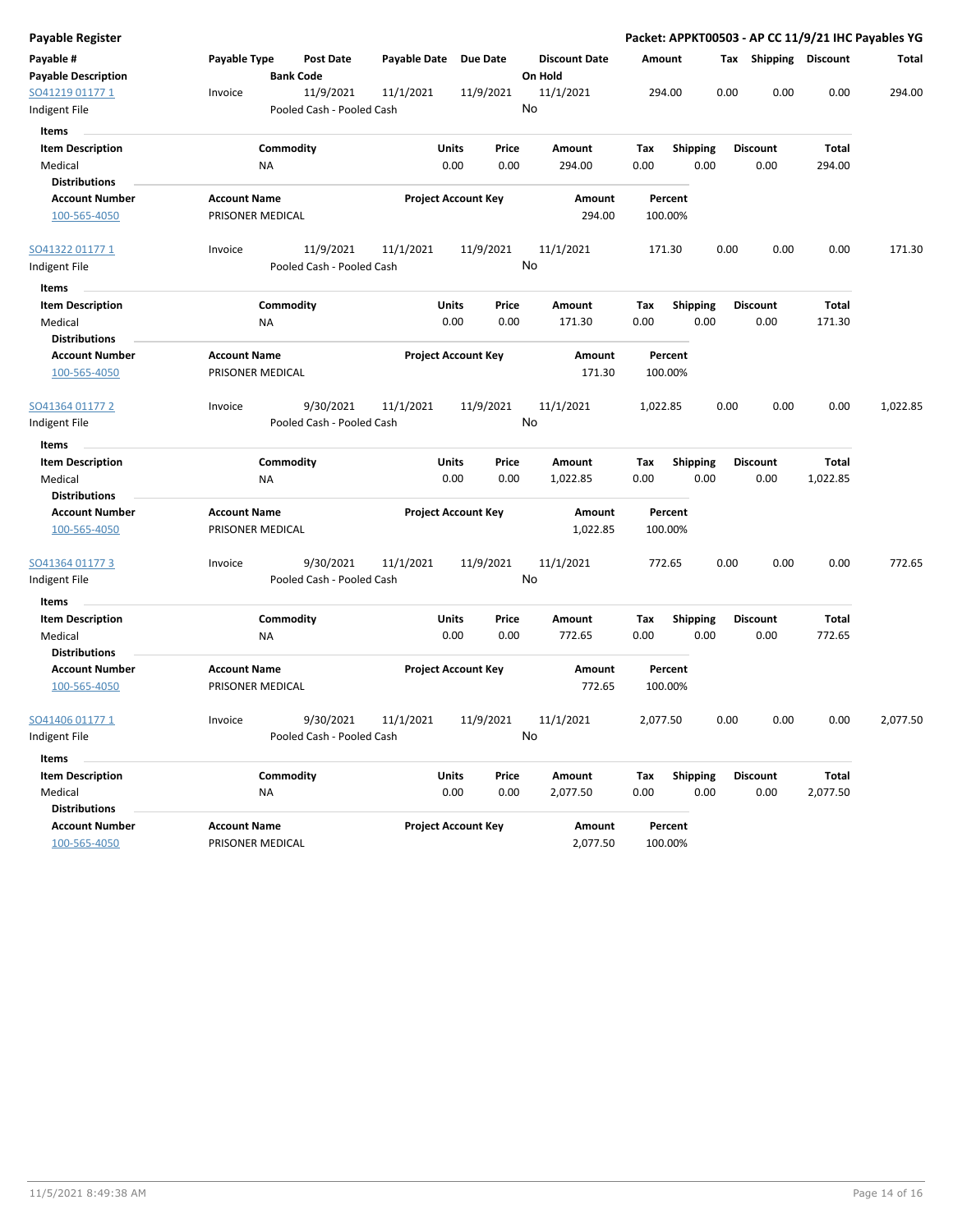## Payable Summary

| Type    | Count               | Gross     | Tax  | <b>Shipping</b> | <b>Discount</b> | <b>Total</b> | <b>Manual Payment</b> | <b>Balance</b> |
|---------|---------------------|-----------|------|-----------------|-----------------|--------------|-----------------------|----------------|
| Invoice | 54                  | 13.438.85 | 0.00 | 0.00            | 0.00            | 13.438.85    | 0.00                  | 13,438.85      |
|         | <b>Grand Total:</b> | 13,438.85 | 0.00 | 0.00            | 0.00            | 13,438.85    | 0.00                  | 13,438.85      |